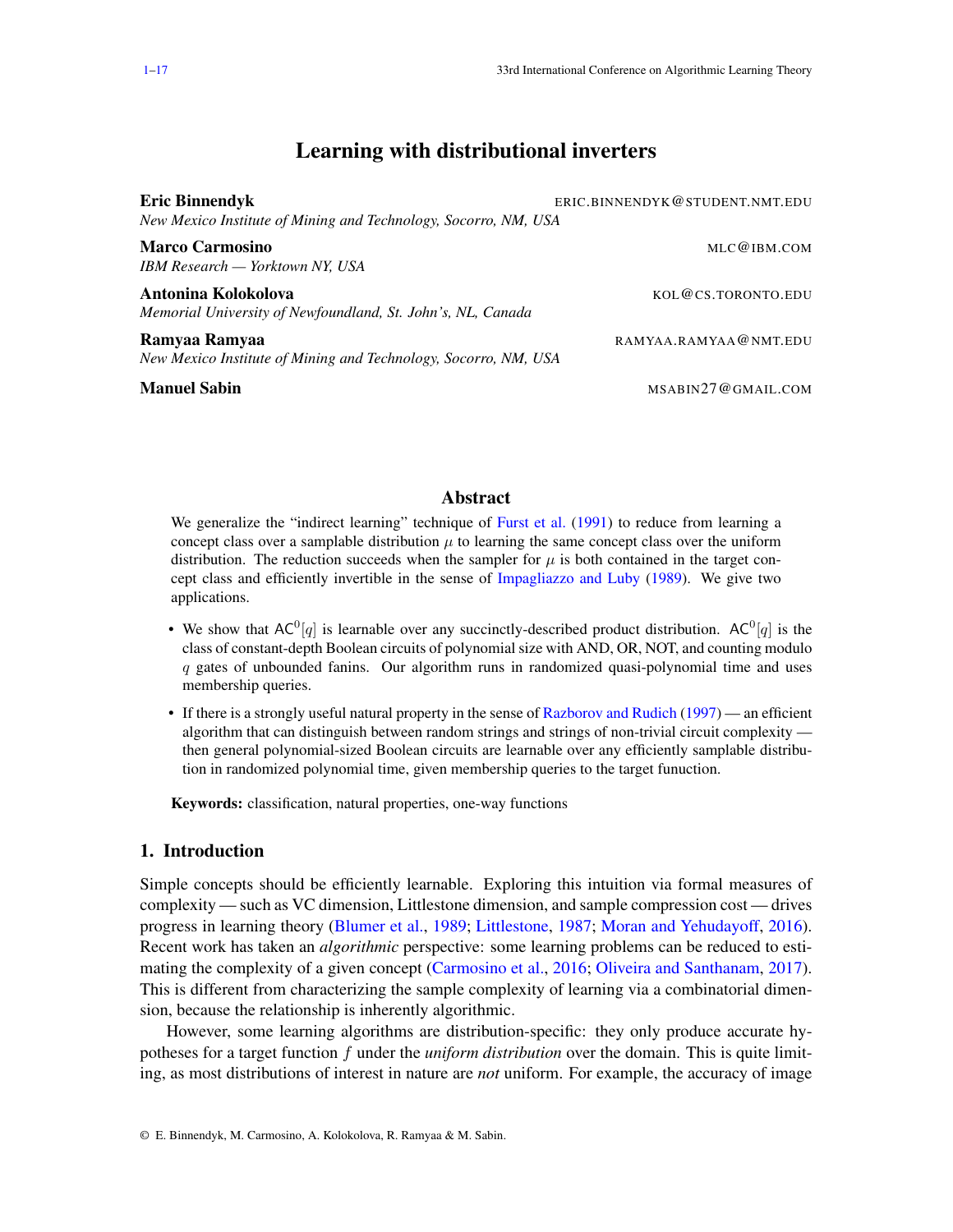classification is certainly not assessed under the uniform distribution on pixels. Formalizing this observation, the Probably Approximately Correct (PAC) setting of [Valiant](#page-16-1) [\(1984\)](#page-16-1) is distribution-free: it requires that a learning algorithm produce an accurate hypothesis over *any* given distribution.

In this paper, we consider the intermediate setting of learning over efficiently samplable distributions. We reduce the task of learning a concept class  $\Lambda$  over a samplable distribution  $\mu$  to learning  $\Lambda$  over the uniform distribution and inverting a sampler for  $\mu$ . As a concrete application of this reduction, we give the first membership-query learning algorithm over product distributions for  $AC^0[p]$  — constant-depth circuits with AND, OR, NOT, and counting modulo p gates for any fixed prime number p. This generalizes previous work that could only learn  $AC^0$  circuits — which lack counting modulo p gates — over product distributions [\(Furst et al.,](#page-14-0) [1991\)](#page-14-0). Though learning AC<sup>0</sup> can be done with random examples, it is a strictly less expressive concept class than  $AC^0[p]$  [\(Razborov,](#page-15-4) [1987;](#page-15-4) [Smolensky,](#page-15-5) [1987\)](#page-15-5).

<span id="page-1-1"></span>**Theorem 1**  $AC^0[p]$  is membership-query learnable over product distributions in randomized *quasipolynomial time.*

In the general case, we strengthen connections between learning and complexity lower bounds. Algorithms that distinguish between random and circuit-compressible strings are called *natural properties*, because they are implicit in "natural" proofs of complexity lower bounds for Boolean circuits [\(Razborov and Rudich,](#page-15-0) [1997\)](#page-15-0). If there is a natural property against general Boolean circuits, we can use it twice: first to learn circuits over the uniform distribution, and second to invert any efficiently samplable distribution over examples. This construction expands applicability of the "learning from natural properties" technique from only the uniform distribution to every polynomial-time samplable distribution (PSAMP) — arguably the most natural class of distributions over which to measure the accuracy of any hypothesis.

<span id="page-1-0"></span>Theorem 2 *If there is a strongly useful* P*-natural property, then general polynomial-size circuits can be learned over any distribution in* PSAMP *using membership queries in randomized polynomial time.*

#### 1.1. Our Approach

Our main technical lemma reduces learning over a distribution  $\mu$  to learning over the uniform distribution and inverting a sampler for  $\mu$ . To sketch the construction, let f be a target function,  $S_{\mu}$ be the efficient machine that transforms uniformly random bits into samples from  $\mu$ , and let  $I_{\mu}$ be an inverter for  $S_\mu$ . Consider the composed function  $g(r) = f(S_\mu(r))$  — given coins for the sampler as input, q evaluates f over the resulting sample from  $\mu$ . By assumption, we can learn q over the uniform distribution, getting a preliminary hypothesis circuit  $h$ . Our final hypothesis is  $h'(x) = h(I_\mu(x))$ . Intuitively, since  $I_\mu(x)$  maps x back to sampler coins r such that  $S_\mu(r) = x$ and h is a "good" hypothesis for g, the composed function  $h'$  will generally agree with f on inputs sampled from  $\mu$ . This is a natural generalization of the "indirect approach" used by [Furst et al.](#page-14-0) [\(1991\)](#page-14-0) to learn  $AC^0$  over product distributions; see Section [1.2](#page-2-0) for a detailed comparison.

We generalize and extend the "indirect approach" by selecting an appropriate definition of "successful inversion" such that the simple reduction above is correct. We use *distributional inversion*, which requires an inverter for the function g to produce, on input y, *uniformly random* pre-images of y from  $g^{-1}(y)$ . This "nice" guarantee on the distribution over pre-images allows us to reduce to learning q over the uniform distribution.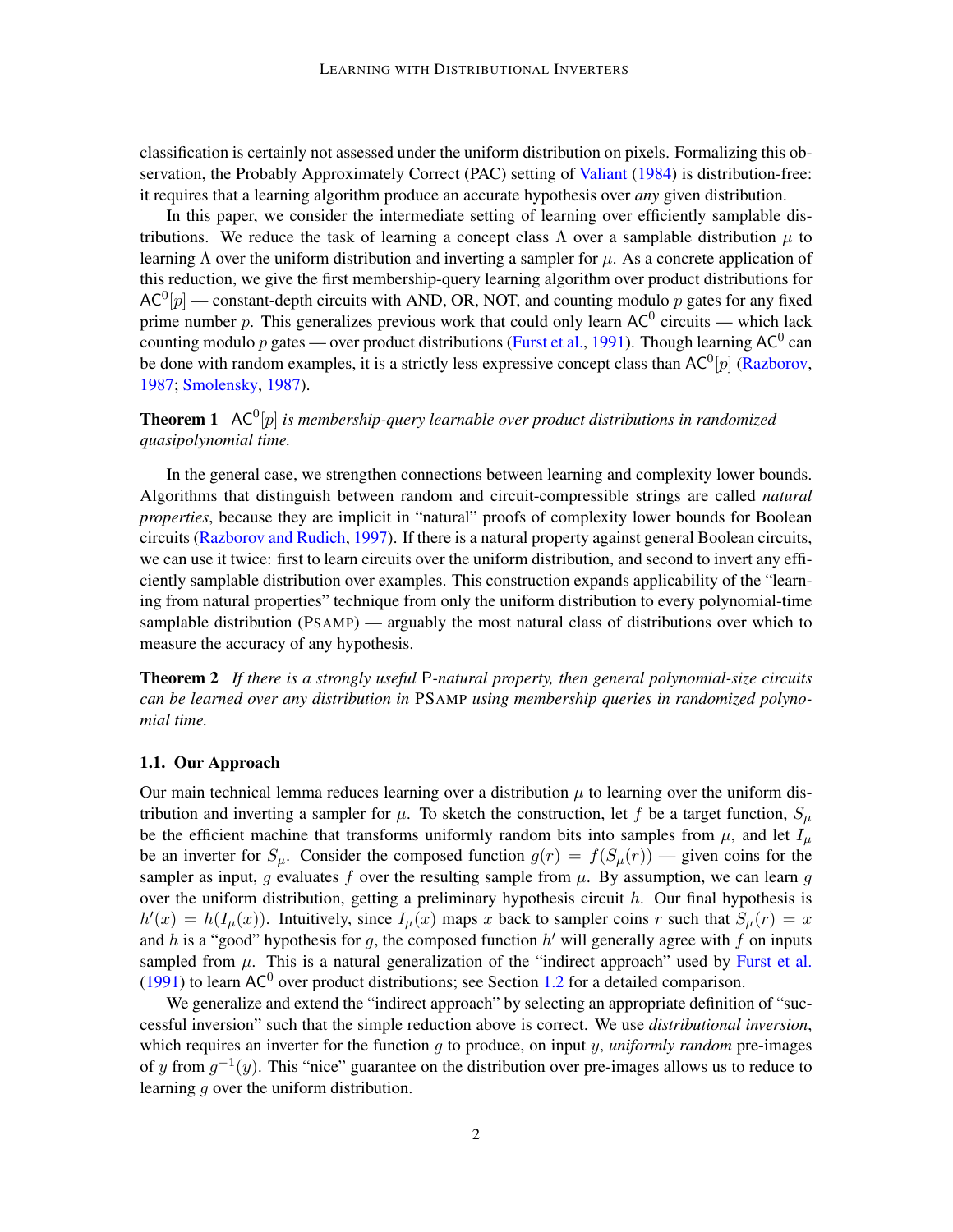Distributional inversion was introduced to show that one-way functions — easy to compute but hard to invert — are essential for cryptography [\(Impagliazzo and Luby,](#page-14-1) [1989\)](#page-14-1). Instead, we use the definition and associated cryptographic techniques to give (conditional and unconditional) *upper bounds* in learning theory. Then, since from [Carmosino et al.](#page-13-1) [\(2016\)](#page-13-1) we already know (1) natural properties imply membership-query learning over the uniform distributon for general circuits and (2) membership-query learning of  $AC^0[p]$  over the uniform distribution, we work to produce expressive distributional inverters for natural classes of distributions each setting.

(1) Learning over PSAMP From Natural Properties. We compose existing results showing that natural properties can break any standard one-way function [\(Impagliazzo et al.,](#page-14-2) [2018\)](#page-14-2) with a uniform cryptographic construction of distributional one-way functions from standard one-way functions [\(Impagliazzo and Luby,](#page-14-1) [1989\)](#page-14-1). Because the proofs of these results are implicitly constructive — they give algorithms that reduce the task of finding uniformly distributed pre-images to finding *any* pre-image — we can use them to reduce distributional inversion for any samplable distribution to natural properties.

(2) Learning AC<sup>0</sup>[p] Over Product Distributions. The above construction requires natural properties able to distinguish random strings from strings compressible by linear-depth circuits. But the natural properties that we actually know just distinguish  $AC^0[p]$ -compressible from random strings  $-$  and AC<sup>0</sup>[p] only contains *constant-depth* circuits! Even against  $TC^0$  circuits, let alone log-depth, natural properties are unknown and indeed unlikely to exist [\(Naor and Reingold,](#page-15-6) [2004\)](#page-15-6). So, instead, we identify a well-studied class of distributions — product distributions — for which distributional inverters and samplers exist unconditionally. Crucially, the samplers are computable in  $AC^0$  — this ensures that the natural properties for  $AC^0[p]$  suffice to learn over the uniform distribution.

### <span id="page-2-0"></span>1.2. Related Work

Utility & Hardness of Compressability Testing To formalize "compressability testing," we refer to the Minimum Circuit Size Problem (MCSP): given the truth table of a Boolean function  $f$  and a number s, does f have a circuit of size at most  $s$ ? It is a major open question to understand the hardness of MCSP — the problem is clearly in NP, but not known to be in P, and determining if MCSP is NP-hard is a major open question. The "simple" gadget reductions that suffice for textbook NP-hardness results cannot be used to show NP-hardness of MCSP [\(Murray and Williams,](#page-15-7) [2017\)](#page-15-7). However, there are efficient randomized Turing reductions from factoring, graph isomorphism, and any problem with a Statistical Zero-Knowledge proof system to MCSP [\(Allender et al.,](#page-13-2) [2006;](#page-13-2) [Allender and Das,](#page-13-3) [2017\)](#page-13-3). All these reductions exploit MCSP to invert efficiently-computable functions that encode information about the problem instance. We use this ability (as Lemma [10\)](#page-7-0) in our reduction from inverting samplable distributions to natural properties.

Learning from MCSP Different variants of MCSP are useful for different learning tasks. With membership queries over the uniform distribution, there is in fact an *equivalence* between efficient compressability testing and efficient learning [\(Oliveira and Santhanam,](#page-15-3) [2017\)](#page-15-3). If we have a *tolerant* natural property — which can detect strings that are just *close* to circuit-compressible strings then we can learn over the uniform distribution even when some fraction of membership queries are adversarially corrupted [\(Carmosino et al.,](#page-13-4) [2017\)](#page-13-4). MCSP for *partial* truth tables — which allow some "don't care" entries — can even be used to learn from random examples [\(Ilango et al.,](#page-14-3) [2020\)](#page-14-3).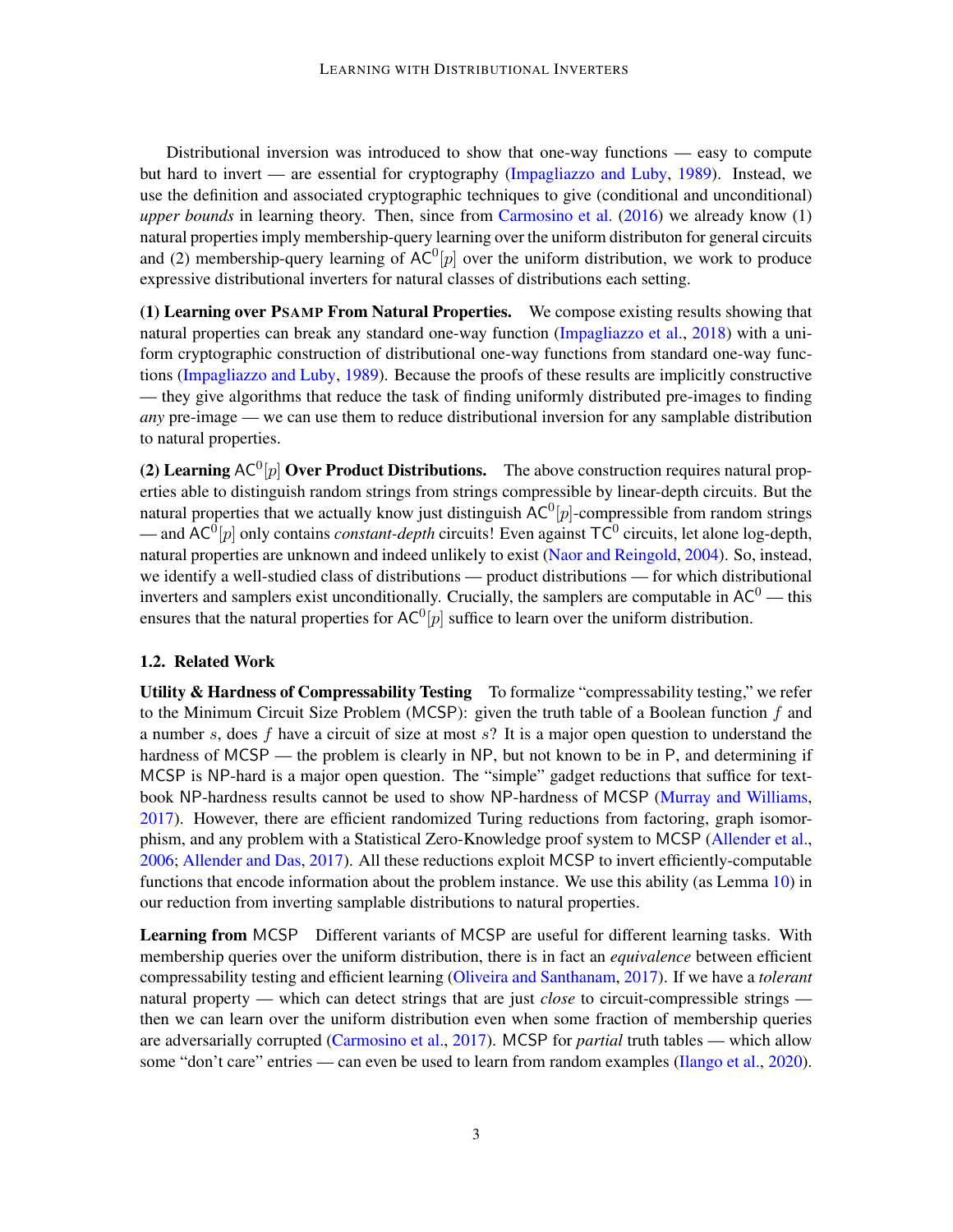Similar to the works above, these learning results all use (variants of) MCSP to break a pseudorandom object that encodes information about the target concept: they are distinguisher to predictor transformations. We combine both types of reductions to expand the class of learning problems that reduce to standard natural properties.

Learning vs. One-Way Functions The existence of one-way functions is related to (in)feasibility of learning in a variety of settings. [Kearns et al.](#page-14-4) [\(1994\)](#page-14-4) introduced the setting of learning a *distribution* — building an approximate sampler from random examples, instead of an approximate function. If one-way functions exist, then there are distributions that are easy to sample from but hard to learn in this setting. *Inductive inference* is the problem of observing an efficiently generated sequence and then predicting the next element [\(Solomonoff,](#page-16-2) [1964\)](#page-16-2). Inductive inference (in an average-case setting) is possible if and only if one-way functions do not exist [\(Impagliazzo and](#page-14-5) [Levin,](#page-14-5) [1990\)](#page-14-5). Later work even showed that inductive inference for adaptively changing sequences is possible if and only if one-way functions do not exist [\(Naor and Rothblum,](#page-15-8) [2006\)](#page-15-8). Though we use some of the same relationships between cryptographic primitives, our results are for a different, PAC-type setting.

Learning Constant-Depth Circuits The techniques used in proving complexity lower bounds can often be re-purposed to build learning algorithms. [Linial et al.](#page-14-6) [\(1989\)](#page-14-6) used the lower bounds against  $AC^0$  of [Furst et al.](#page-14-0) [\(1984\)](#page-14-7) to learn  $AC^0$  over the uniform distribution. Then, Furst et al. [\(1991\)](#page-14-0) generalized this approach to learn  $AC^0$  over product distributions. [Carmosino et al.](#page-13-1) [\(2016\)](#page-13-1) used the lower bounds against AC<sup>0</sup>[p] of [Razborov](#page-15-4) [\(1987\)](#page-15-5); [Smolensky](#page-15-5) (1987) to learn AC<sup>0</sup>[p] over the uniform distribution (with membership queries). It was therefore natural to ask if we can obtain learning for AC<sup>0</sup>[ $p$ ] over product distributions via similar ideas.

[Furst et al.](#page-14-0) [\(1991\)](#page-14-0) give two different techniques for learning  $AC^0$  over product distributions. The first generalizes the underlying Fourier techniques of [Linial et al.](#page-14-6) [\(1989\)](#page-14-6) to account for evaluation on product distributions. This technique is not applicable to  $AC^0[p]$ , which lacks the required Fourier concentration properties. We generalize *the analysis of* their second approach, which composes an  $AC<sup>0</sup>$ -sampler for product distributions with the target function, and an inverter with the hypothesis. Essentially, we use a stronger definition of "successful inversion." They require only that the inverter produce a distribution that is close — as a vector of reals — to the uniform distribution. This suffices to extend Fourier-based learning to product distributions, but could fail for algorithms that use membership queries. [Furst et al.](#page-14-7) [\(1984\)](#page-14-7) noted that "it is not at all clear" how their second technique could be used on an arbitrary distribution. Our analysis using distributional inversion (Lemma [9\)](#page-6-0) yields straightforward conditions under which the technique works for *any samplable* distribution. We give a detailed technical comparison to their work in Section [5.3,](#page-11-0) after sufficient context is available.

### 2. Preliminaries

We denote by  $\circ$  concatenation of strings, and by  $\mathcal{U}_m$  the uniform distribution over m bits. Let  $\mathcal{D}_p$  be a distribution over  $\{0, 1\}$  with p the probability of a 1. A product distribution  $\mathcal{D} = \mathcal{D}_{p_1} \times \mathcal{D}_{p_2} \times \cdots \times$  $\mathcal{D}_{p_n}$  is a distribution over  $\{0,1\}^n$  where each coordinate  $x_i$  is independently 1 with probability  $p_i$ . We say that  $\mathcal{D}_p$  is *concise* (has a concise description) if there exists a constant k such that  $p = s/2^k$ , where s is a k-bit binary string encoding an integer; we refer to  $k$  as the *precision* for  $p$ .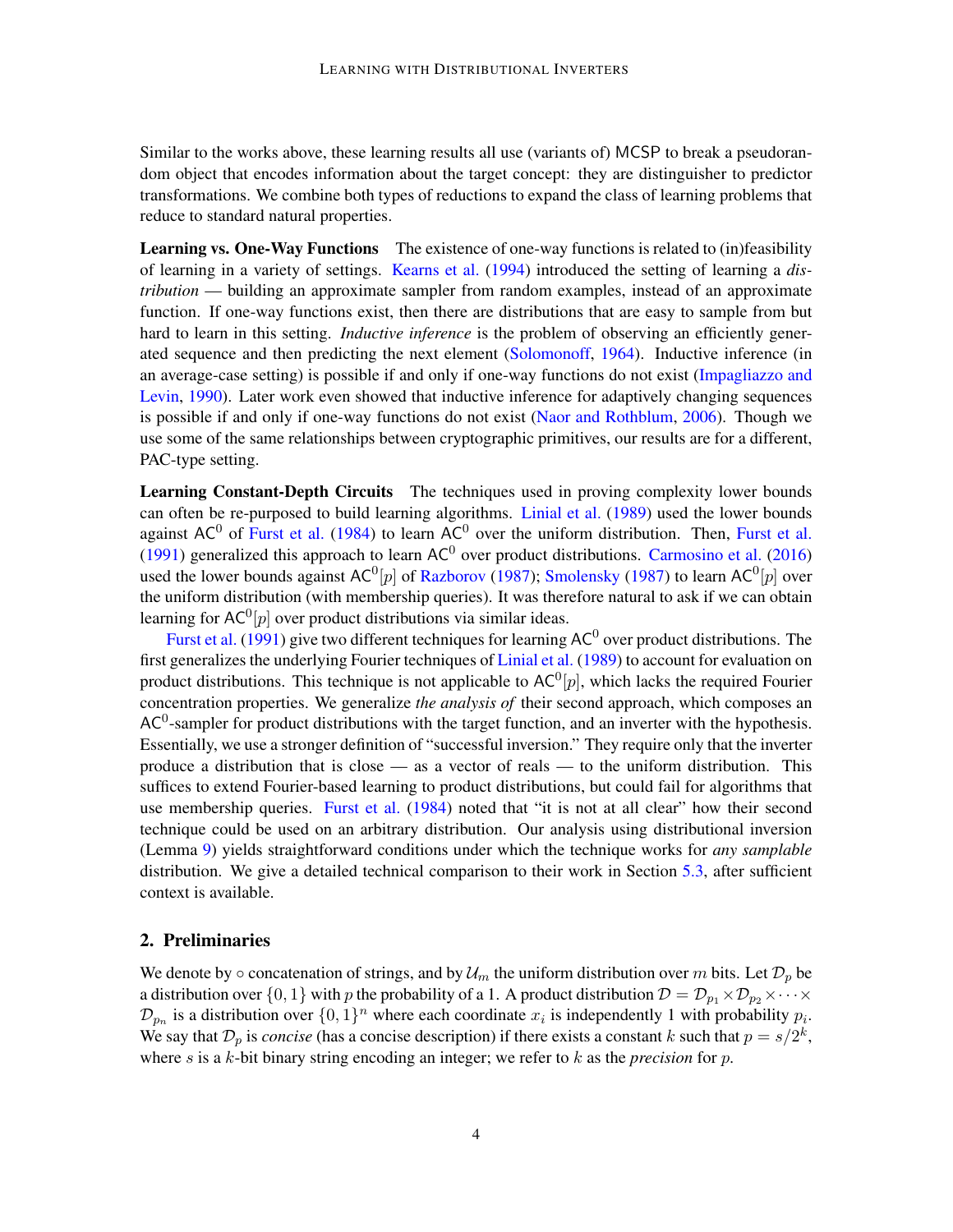We will distinguish between uniform and non-uniform complexity classes. A complexity class  $\Lambda$  is generally defined by restricting Boolean devices by size, depth, or admissible gates. We furthermore say that a function  $f: \{0,1\}^* \to \{0,1\}^*$  is in P-uniform  $\Lambda$  if there is a polynomial-time algorithm that, on input 1<sup>n</sup>, prints a  $\Lambda$ -device that computes  $f_n: \{0,1\}^n \to \{0,1\}^{\star}$ , the "slice" of f on *n*-bit inputs.

### <span id="page-4-0"></span>2.1. Sampling & Inversion

**Definition 3** (t(n)-**Samplable Ensemble**) *An ensemble*  $\mu = {\mu_n}_{n \in \mathbb{N}}$  *is a sequence of probability distributions over binary strings of length* n*. The ensemble is* t(n)*-samplable if there is a machine*  $S_{\mu}$  *running in*  $t(n)$  *time such that, for every n and for every*  $x \in \{0,1\}^n$ *:* 

$$
\Pr_{r \sim \mathcal{U}}[S_{\mu}(1^n, r) = x] = \mu_n(x)
$$

The class of "efficiently samplable" distributions is PSAMP, every poly-samplable ensemble. We will invert samplers for  $\mu$  to learn over  $\mu$ . That is, we will learn over distributions with samplers that are *not* one-way functions (OWFs) — easy to compute but hard to invert. OWFs are funda-mental objects required for cryptography [\(Yao,](#page-16-3) [1982;](#page-16-3) [Goldreich,](#page-14-8) [2001\)](#page-14-8). Theorems about OWFs are often proved via efficient reductions between inversion problems; these reductions are useful subroutines in our learning setting. Below we define two fundamental inversion problems by negating standard definitions of OWFs.

**Definition 4 (Invertible Functions)** Let  $f: \{0,1\}^{\star} \to \{0,1\}^{\star}$  be a function on bitstrings. We say *that* f *is* (η, A)*-invertible if there exists a probabilistic polynomial-time oracle Turing Machine* I *running in time*  $t(n)$  *such that:* 

$$
\Pr_{x \sim \mathcal{U}_n} \left[ f(I^A(f(x))) = f(x) \right] \ge \eta
$$

Whenever a probability is taken over a probabilistic algorithm, the coins used by the algorithm are implicitly part of the sample space. When  $\eta$  is  $1/poly(n)$ , we call the inversion "weak" because it is not particularly likely, but still noticeable by an efficient machine. When  $\eta$  is  $(1 - 1/\text{poly}(n))$ we call the inversion "strong."

The above definition ignores the distribution on  $f(x)$  pre-images produced by the inverter. It only prescribes the time complexity of inversion and the probability that *some* pre-image will be found. We will require that the inverter produce "well-distributed" (i.e., uniformly random) preimages for any given input. To define this, we first give a strong information-theoretic notion of distributional closeness, also called Total Variation (TV) distance.

**Definition 5 (Statistical Indistinguishability)** *Probability distributions*  $\mu_n^0$  and  $\mu_n^1$  on  $\{0,1\}^n$  are  $\textit{statistically }$  indistinguishable within  $\delta,$  denoted  $\mu_n^0 \equiv_\delta \mu_n^1, \, \textit{if}$ 

$$
\forall T \subseteq \{0,1\}^n \left| \Pr_{x \sim \mu_n^0}[x \in T] - \Pr_{x \sim \mu_n^1}[x \in T] \right| \le \delta
$$

<span id="page-4-1"></span>Then, we negate the definition of a distributionally one-way function [\(Impagliazzo and Luby,](#page-14-1) [1989;](#page-14-1) [Impagliazzo,](#page-14-9) [1989\)](#page-14-9) to define well-distributed inversion. Though these definitions are stated for general functions, our applications will always invert the sampler for a probability ensemble.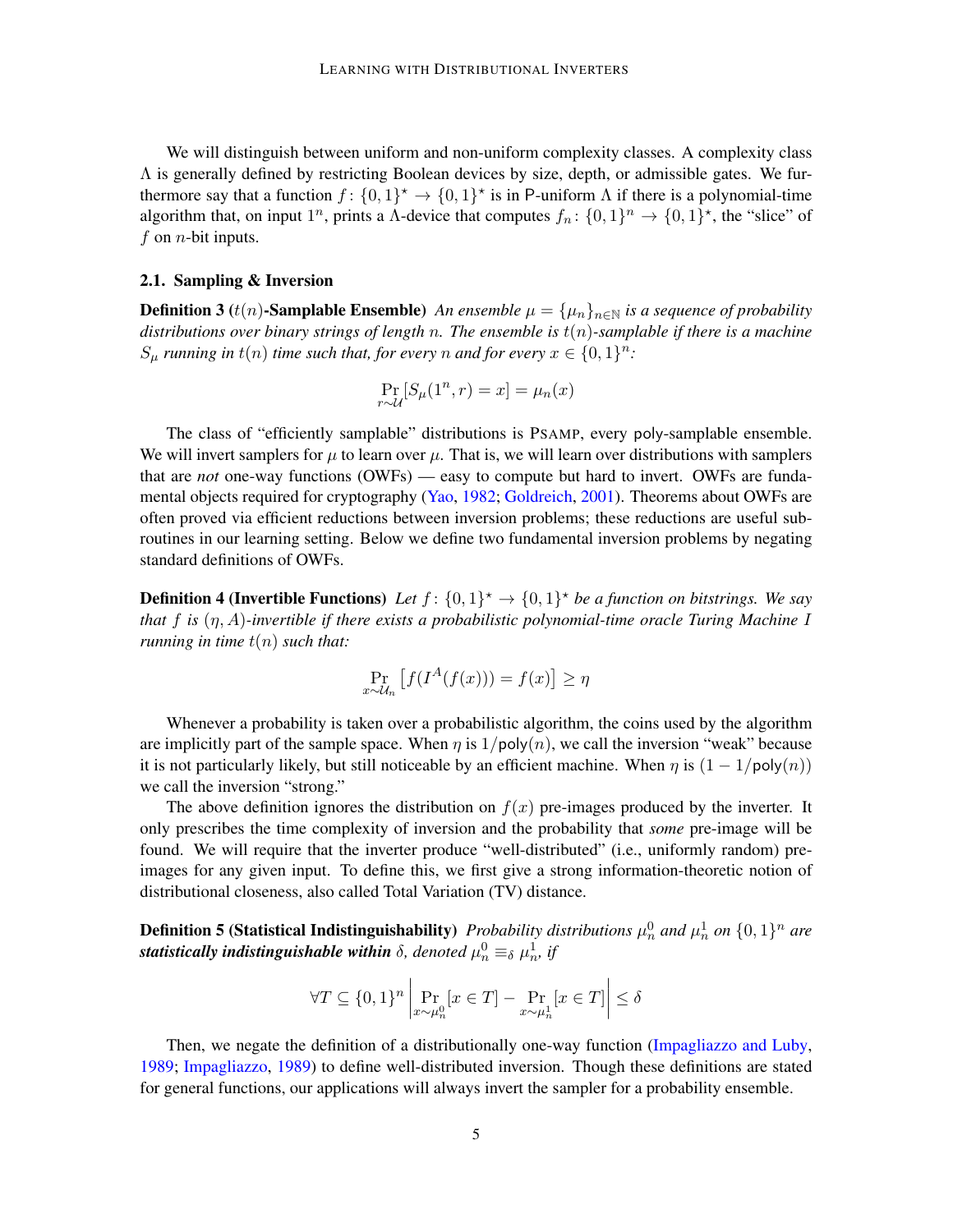**Definition 6 (Distributionally Invertible Function)** We say that a function  $f: \{0,1\}^{\star} \to \{0,1\}^{\star}$ *is* (δ, A)*-distributionally invertible if there is an efficient probabilistic oracle Turing Machine* I *such* that the distributions  $x \circ f(x)$  and  $I^A(f(x)) \circ f(x)$  where  $x \sim \mathcal{U}_n$  are statistically indistinguishable *within* δ *for all but finitely many lengths* n*. That is,*

$$
\underbrace{x \circ f(x)}_{(i)} \equiv_{\delta} \underbrace{I^{A}(f(x)) \circ f(x)}_{(ii)} \text{ where } x \sim \mathcal{U}_{n}.
$$

Distribution  $(i)$  above is random input/output pairs sampled "honestly" from f, while distribution  $(ii)$  generates "fake" input/output pairs from honest random f-images using I, indistinguishable to within  $\delta$  from (i). In particular, we'll need distributional inversion for all polynomially small statistical distances. So we say that a function f is  $(1/poly, A)$ -distributionally invertible if, for every constant  $c > 0$ , we have that f is  $(1/n^c, A)$ -distributionally invertible.

### 2.2. Learning Model

Our learning model is a relaxation of Valiant's Probably Approximately Correct (PAC) setting [Valiant](#page-16-1) [\(1984\)](#page-16-1). We allow queries, target a specific distribution, and only require inverse-polynomial error and failure bounds. Formally, let f be a Boolean function. Our learners are allowed *membership queries* to f, meaning that it may query an input  $x \in \{0,1\}^n$  and get back the value  $f(x)$  from an oracle in unit time.

<span id="page-5-0"></span>Definition 7 (Query learning over the ensemble µ) *Let* Λ *be any class of Boolean functions, and let*  $\mu = {\mu_n}$  *be a probability ensemble. We say that*  $\Lambda$  is query-learnable over  $\mu$  *if, for any error bound* ε ∈ poly−<sup>1</sup> (n) *and failure bound* δ ∈ poly−<sup>1</sup> (n)*, there exists an algorithm* A *that, given membership queries to any* n-bit  $f \in \Lambda$ , *outputs a hypothesis h such that*  $\Pr_{x \sim \mu_n}[h(x) \neq f(x)] \leq$  $\varepsilon(n)$ *, with probability at least*  $1 - \delta(n)$  *over its internal randomness. The runtime of A is measured as a function*  $T = T(n, 1/\delta, 1/\varepsilon)$ .

Naturally, we say that  $\Lambda$  is learnable over a *class* of ensembles  $\mathcal{D}$  — such as PSAMP — if  $\Lambda$ is learnable over every  $\mu \in \mathcal{D}$ . Note that a different algorithm may be used to learn over each distribution in the class, and indeed to guarantee each inverse-polynomial error and failure rate. However, our algorithms are uniform with respect to these parameters. Given the code of a sampler for  $\mu$  and the functions  $\varepsilon$  and  $\delta$ , we can efficiently print the code of A for learning over  $\mu$  to error  $\varepsilon$ with failure probability  $\delta$ .

#### 2.3. Natural Properties

Let  $\mathcal{F}_n$  be the collection of all Boolean functions on n input variables. A *combinatorial property* of Boolean functions is a sequence of subsets of  $\mathcal{F}_n$ , one for each n. We denote a circuit class by  $\Lambda$ , and a machine class by  $\Gamma$ .

**Definition 8 (Natural Property)** *A combinatorial property*  $\mathcal{R} = {\mathcal{R}_n}_{n \in \mathbb{N}}$  *is* Γ-Natural against Λ *with density*  $\delta_n : \mathbb{N} \to [0,1]$  *if it has the following properties:* 

• **Constructivity:** When  $f \in \mathcal{F}_n$  is given as a truth table — a  $2^n$ -bit string — the predicate  $f_n \stackrel{?}{\in} \mathcal{R}_n$  is computable in  $\Gamma$ .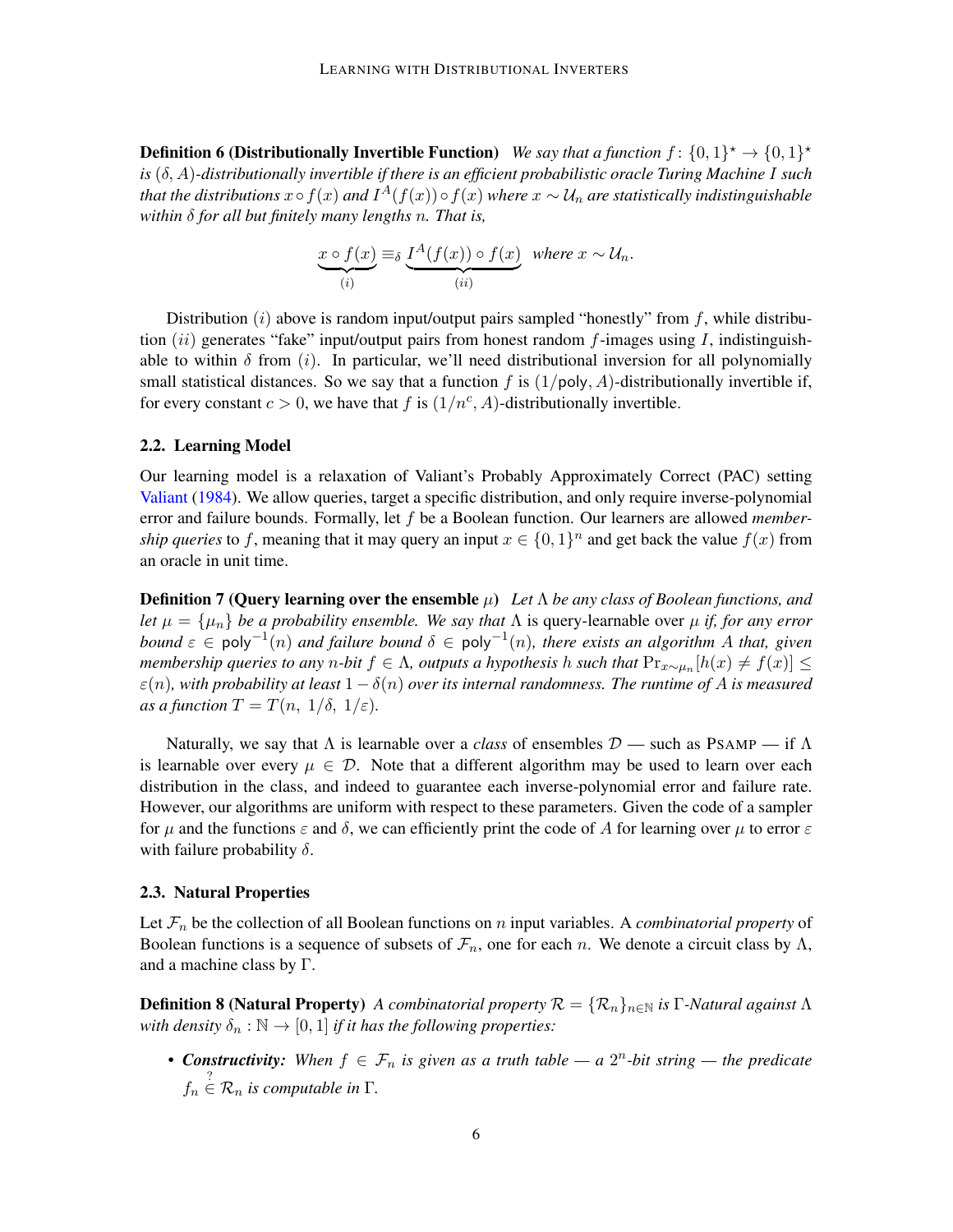- *Largeness:*  $|\mathcal{R}_n| \geq \delta_n \cdot |F_n|$
- **Usefulness:** For any sequence of functions  $f_n$ , if  $f_n \in \Lambda$  then  $f_n \notin \mathcal{R}_n$  for all but finitely *many* n*.*

Denote by  $SIZE[s(n)]$  the set of functions computed by unrestricted Boolean circuits with at most  $s(n)$  gates on n input bits. We then call a natural property R *strongly useful* if there is some  $a, 0 < a < 1$ , such that R is useful against SIZE[2<sup>an</sup>] and has density  $\delta_n \geq 1/2$ .

## 3. Learning Over  $\mu$  Reduces to Learning Over  $\mathcal U$  and Inverting  $\mu$

For efficiently samplable distributions  $\mu$ , learning a concept class  $\Lambda$  over  $\mu$  reduces to learning  $\Lambda$ over the uniform distribution and producing a distributional inverter for  $\mu$ . To sketch the argument, let  $\Lambda$  be any class of functions that is closed under composition and contains the sampler for  $\mu$ . Then, the  $\mu$ -sampler composed with the target concept f will also be a function  $f_{\mu} \in \Lambda$  — and thus learnable over the uniform distribution. If we compose the output hypothesis  $C$  that results from learning  $f_\mu$  with a distributional inverter  $I_\mu$  for  $\mu$ , inputs distributed according to  $\mu$  will be indistinguishable from the coins used to sample from  $\mu$ .

Then, we show that  $C(I_{\mu}(\cdot))$  approximates f over the distribution  $\mu$ , because C approximates  $f_{\mu}$  over the uniform distribution and the inverter is "good." Intuitively, if the event " $C(I_{\mu}(\cdot))$  is wrong about f" occurs "too much" compared to the event "C is wrong about  $f_\mu$ ", we can use this gap as a statistical distinguisher for the ability of  $I_\mu$  to invert — a contradiction.

<span id="page-6-0"></span>**Lemma 9 (Inversion to Shift Benchmark Distribution)** Let  $\mu$  be any ensemble with a  $(1/\text{poly}, A)$ distributionally invertible sampler  $S_\mu \in \mathsf{P}\text{-uniform} \Lambda$ . If  $\Lambda$  is closed under composition and query*learnable over the uniform distribution, then* Λ *is query-learnable over* µ*.*

**Proof** Fix arbitrary  $\alpha, \beta \in \text{poly}^{-1}(n)$  to given error and failure bounds, as in Definition [7.](#page-5-0) Let f be any *n*-bit function in  $\Lambda$ , and  $r_S(n)$  be the number of random bits required by sampler  $S_\mu$  to simulate  $\mu_n$ . Define the composed function  $f_\mu: \{0,1\}^{rs(n)} \to \{0,1\}$  as  $f_\mu(w) = f(S_\mu(1^n, w))$ . Because  $\Lambda$ is closed under composition,  $f_{\mu} \in \Lambda$ .

Furthermore, given membership query access to f and using the uniformity of  $S_{\mu}$ , we can simulate membership queries to  $f_\mu$ . Therefore, since  $\Lambda$  is query learnable over  $\mathcal{U}$ , we can efficiently approximate  $f_{\mu}$  over the uniform distribution to within any inverse-polynomial error bound and failure rate. In particular, since  $\alpha, \beta \in \text{poly}^{-1}(n)$ , there is a learner L that prints (with probability at least  $1 - \beta$ ) a circuit C such that  $Pr_{w \sim \mathcal{U}}[C(w) \neq f_{\mu}(w)] \leq \alpha/2$ . Our algorithm first runs L with simulated membership queries to produce such a  $C$ . The second part of our hypothesis is an appropriate inverter. As guaranteed by the  $(1/\text{poly}, A)$ -invertability assumption and  $\alpha \in 1/\text{poly}(n)$ , let  $I_{\mu}$  be an  $(\alpha/2, A)$ -distributional inverter for  $S_{\mu}$ . Denote by  $r_I(n)$  the number of random bits required by  $I_\mu$  to invert  $S_\mu$ . Output  $C'(x) = C(I_\mu^A(x))$  as our hypothesis for f over  $\mu_n$ . Notice that the output hypothesis will require an oracle for  $A$  and random bits to run the inverter.

We bound the error of C' over  $\mu$  by combining the error of C over U and the statistical indistinghisiability of  $I_\mu$ . Define a statistical test  $err(w, x)$  which is equal to 1 if  $C(w) \neq f(x)$  and 0 if  $C(w) = f(x)$ . Consider the following two distributions:

$$
\mathcal{S} = w \circ S_{\mu}(1^n, w) \text{ where } w \sim \mathcal{U}_{r_S(n)}
$$
  

$$
\mathcal{I} = I_{\mu}(S_{\mu}(1^n, w), z) \circ S_{\mu}(1^n, w) \text{ where } w \sim \mathcal{U}_{r_S(n)} \text{ and } z \sim \mathcal{U}_{r_I(n)}
$$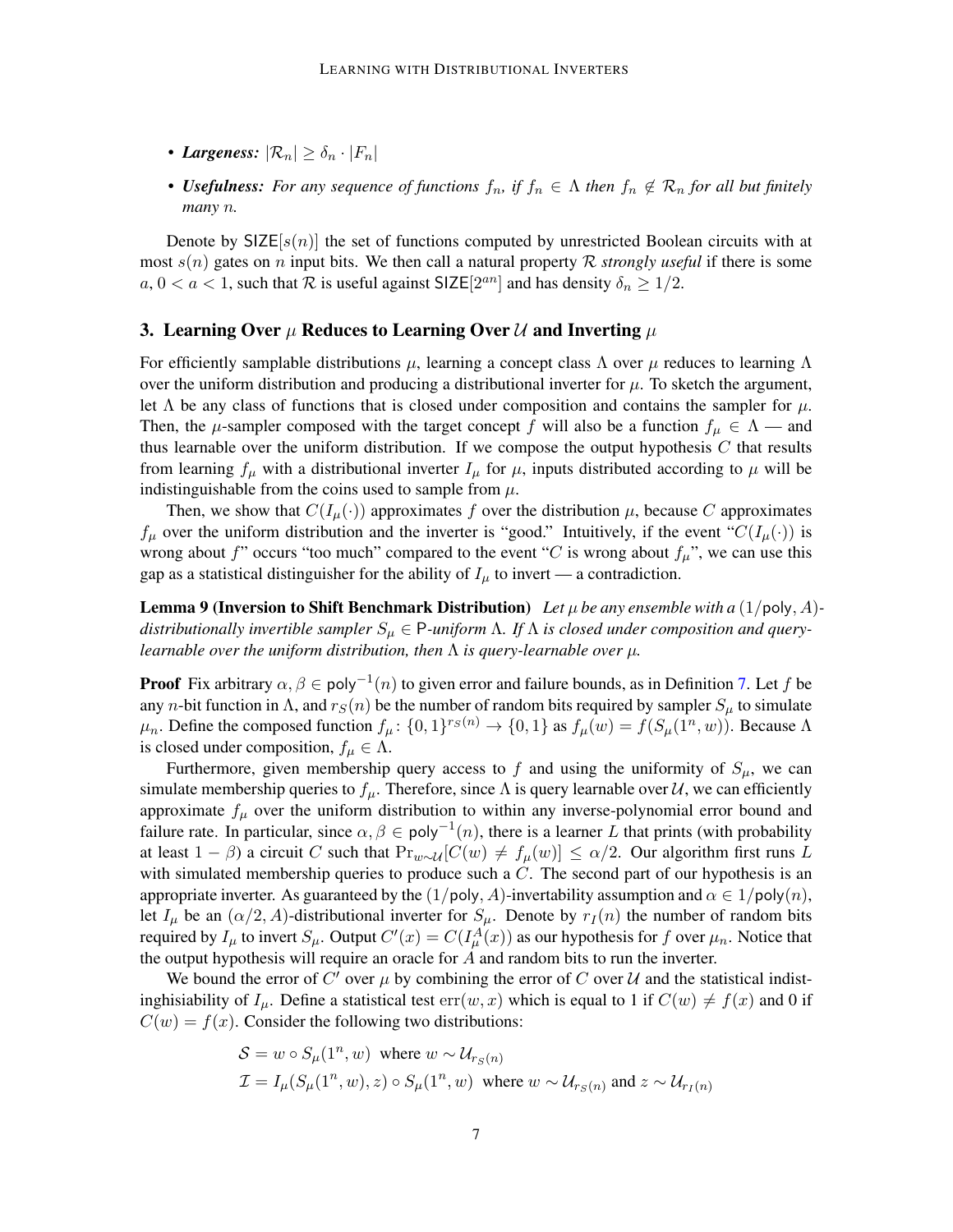Because  $I_\mu$  distributionally inverts  $S_\mu$ , we know  $\mathcal{S} \equiv_{\alpha/2} \mathcal{I}$ . That is, suppressing the parameter  $1^n$ for readability, we have the following bound for *any* statistical test, and so for err in particular:

$$
\left| \Pr_{w,z \sim \mathcal{U}}[\text{err}(I_{\mu}(S_{\mu}(w), z), S_{\mu}(w))] - \Pr_{w \sim \mathcal{U}}[\text{err}(w, S_{\mu}(w))] \right| \le \alpha/2.
$$

Unrolling the definition of err, this becomes:

$$
\left| \Pr_{w,z \sim \mathcal{U}}[C(I_{\mu}(S_{\mu}(w), z)) \neq f(S_{\mu}(w))] - \Pr_{w \sim \mathcal{U}}[C(w) \neq f(S_{\mu}(w))] \right| \leq \alpha/2.
$$

By definition of  $f_{\mu}$ , and because  $S_{\mu}$  samples from  $\mu$ , we obtain:

$$
\left| \Pr_{z \sim \mathcal{U}, x \sim \mu_n} [C(I_\mu(x, z)) \neq f(x)] - \Pr_{w \sim \mathcal{U}} [C(w) \neq f_\mu(w)] \right| \leq \alpha/2.
$$

Finally, we are left with a bound on the difference in error rates between  $C'$  and  $C$  over their respective input distributions.

$$
\left| \Pr_{z \sim \mathcal{U}, x \sim \mu_n} [C'(x, z) \neq f(x)] - \Pr_{w \sim \mathcal{U}} [C(w) \neq f_{\mu}(w)] \right| \le \alpha/2
$$

Re-arranging and using the error bound for L completes the proof:

$$
\Pr_{z \sim \mathcal{U}, x \sim \mu_n} [C'(x, z) \neq f(x)] \le \alpha/2 + \alpha/2 \le \alpha
$$

Thus, f is learnable over  $\mu$  with the error  $\alpha$  and failure probability  $\beta$ .

П

# 4. Natural Properties  $\implies$  Query-Learning over PSAMP

If there is a strongly useful P-Natural property against  $P/poly$ , then  $P/poly$  is query-learnable over PSAMP. To show this using the reduction above (Lemma [9\)](#page-6-0), we just need to construct distributional inverters for all of PSAMP from natural properties. This will follow by efficient and uniform composition of hardness results about Natural Properties with classical relationships between various kinds of one-way functions. Below, we restate these results as reductions from the inversion problems defined in Section [2.1.](#page-4-0)

<span id="page-7-0"></span>Lemma 10 (Weak Inversion Reduces to Natural Properties) *Let* R *be any strongly useful natural property. There exists*  $k \in \mathbb{N}$  *such that any poynomial-time computable function on bitstrings* is  $(1/n^k, \mathcal{R})$ -invertible.

<span id="page-7-1"></span>Lemma [10](#page-7-0) first appeared as part of hardness results for testing resource-bounded Kolmogorov complexity [\(Allender et al.,](#page-13-2) [2006\)](#page-13-2). Later, it was used to show that if there is indistinguishability obfuscation against BPP<sup>R</sup>, then NP  $\subseteq$  ZPP<sup>R</sup> (Lemma 45 of [Impagliazzo et al.](#page-14-2) [\(2018\)](#page-14-2)). Note that the (weak) inversion success probability is a fixed inverse polynomial  $n^{-k}$ .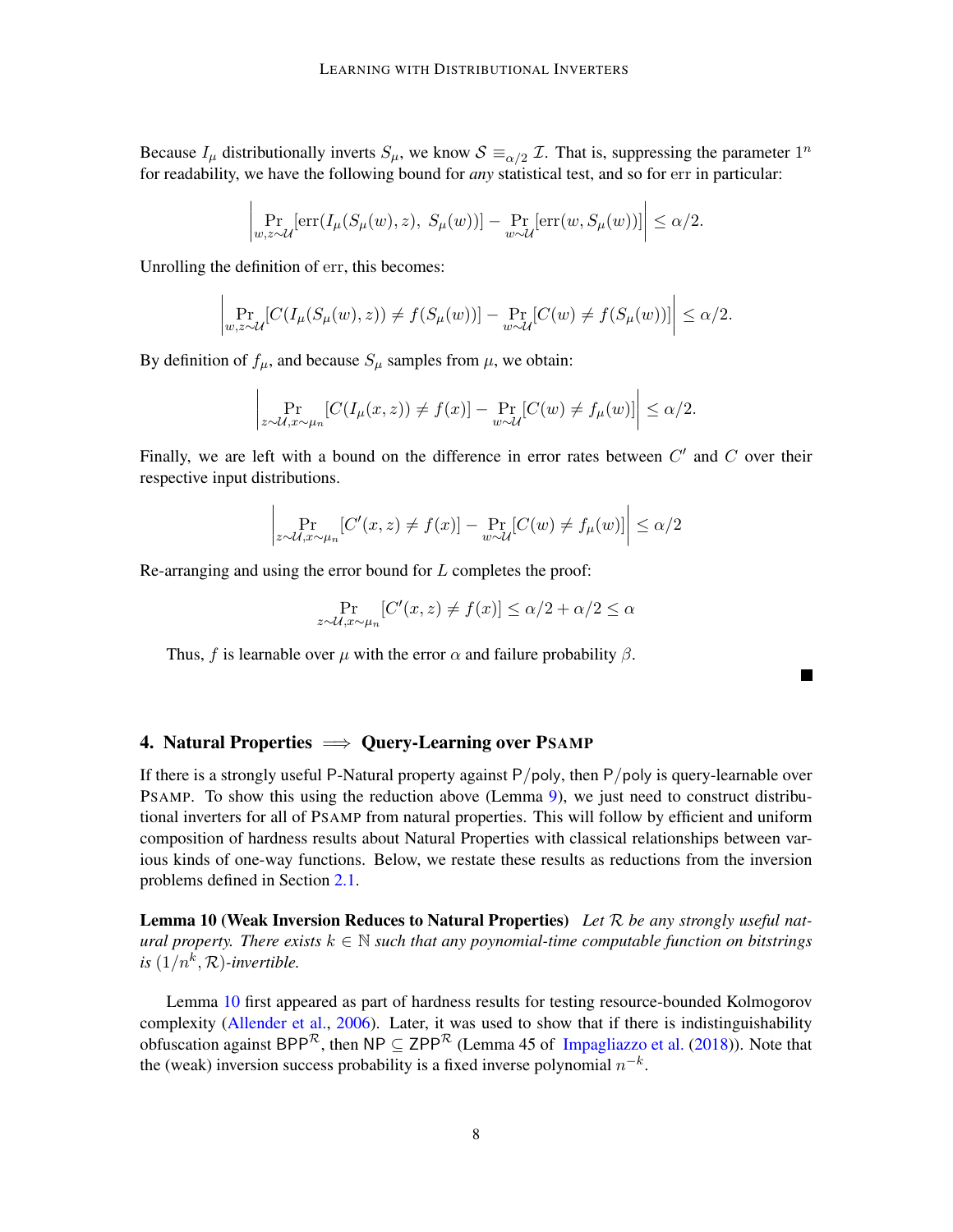Lemma 11 (Strong Inversion Reduces to Weak Inversion) *Let* f *be an* n*-input Boolean function, and let* q and p *be any polynomials. Define the*  $t(n)$ -*direct product of* f as  $f'(x_1, \ldots, x_t(n)) =$  $f(x_1) \circ \cdots \circ f(x_{t(n)})$ . Suppose  $f'$  is  $(1/q(m), A)$ -invertible for some oracle A. Then, f is  $(1 - 1/p(n), A)$ -invertible.

Lemma [11](#page-7-1) first appeared implicitly in [Yao](#page-16-3) [\(1982\)](#page-16-3) — see Theorem 2.3.2 of [Goldreich](#page-14-8) [\(2001\)](#page-14-8) for a proof. Here, it is important for us that even a fixed inverse-polynomial weak inversion probability amplified to strong inversion probability  $1 - p(n)$  for *any* inverse-poynomial  $p(n)$  — because of Lemma [10,](#page-7-0) which only gives fixed inverse-polynomial probaility of inversion. The cost for this flexibility is just a larger polynomial runtime of the resulting inverter, proportional to the increased success probability.

Below, let  $H_{n,m}$  be a family of hereditarily universal hash functions from *n*-bit strings to *m*-bit strings. We write  $z \downharpoonright_i$  to mean "the first i bits of binary string z."

<span id="page-8-0"></span>Lemma 12 (Distributional Inversion Reduces to Strong Inversion) *Let* f *be an* n*-input Boolean function.* Define the c-*truncating hash* of f as  $f'(h, i, x) = h \circ i \circ f(x) \circ h(x) \downharpoonright_i$ , where  $i \in [m]$ ,  $h \in H_{n,m}$ , and  $m = n + (6c + 6) \log n$ . Suppose  $f'$  is  $(1 - 1/n^{6c}, A)$ -invertible for *some oracle A. Then,*  $f$  *is*  $(2/n^c, A)$ -distributionally invertible.

Lemma [12](#page-8-0) was used to show that many cryptographic tasks are equivalent to the standard definition of a one-way function [Impagliazzo and Luby](#page-14-1) [\(1989\)](#page-14-1) — see Theorem 4.2.2 of [Impagliazzo](#page-14-9) [\(1989\)](#page-14-9) for a proof. We are now ready to obtain distributional inverters from natural proofs by composition of the above.

<span id="page-8-2"></span>Lemma 13 (Natural Proofs Imply Distributional Inverters) *If there is a strongly useful* P*-natural property*  $R$ *, then every*  $\mu$  *in* PSAMP *is* (poly,  $R$ )*-distributionally invertible.* 

**Proof** Fix an arbitrary ensemble  $\mu \in P$ SAMP, and arbitrary polynomial  $p(n)$  as the target distribution and parameter of statistical distance for distributional inversion. Let  $f$  be the polynomial-time sampler associated with  $\mu$ . Choose c such that  $1/p(n) < 2/n^c$ . Then, let h be the c-truncating hash of f and g be the  $n^{6c}$ -direct product of h. Because f is efficiently computable, so are h and g we only took a polynomial-sized direct product of  $h$  and there are efficient universal hash families [\(Carter and Wegman,](#page-13-5) [1979\)](#page-13-5).

We now unwind the above transformation of  $f$  to obtain a distributional inverter. First, Lemma [10](#page-7-0) applies and g is  $(1/n^k, \mathcal{R})$ -invertible for some fixed k. Then, Lemma [11](#page-7-1) applies to g and h, and so h is  $((1 - 1/n^{6c}), \mathcal{R})$ -invertible. Finally, Lemma [12](#page-8-0) means that f is  $(1/p(n), \mathcal{R})$ -distributionally invertible. As  $p(n)$  was an arbitrary polynomial and  $\mu \in P$ SAMP was arbitrary, the lemma follows.  $\blacksquare$ 

Having obtained the required inverters from natural properties, we formally recall that sufficiently useful natural properties imply efficient learning of  $P/poly$  over  $U$ .

<span id="page-8-1"></span>Theorem 14 (Natural Proofs Imply Learning over U [\(Carmosino et al.,](#page-13-1) [2016\)](#page-13-1)) *If there is a strongly useful* P*-Natural property, then* P/poly *is query-learnable over* U *in randomized polynomial time.*

Theorem [2](#page-1-0) now follows by combining the learning algorithm of Theorem [14](#page-8-1) with the distribu-tional inverters of Theorem [13](#page-8-2) via Lemma [9](#page-6-0) for each  $\mu \in P$ SAMP.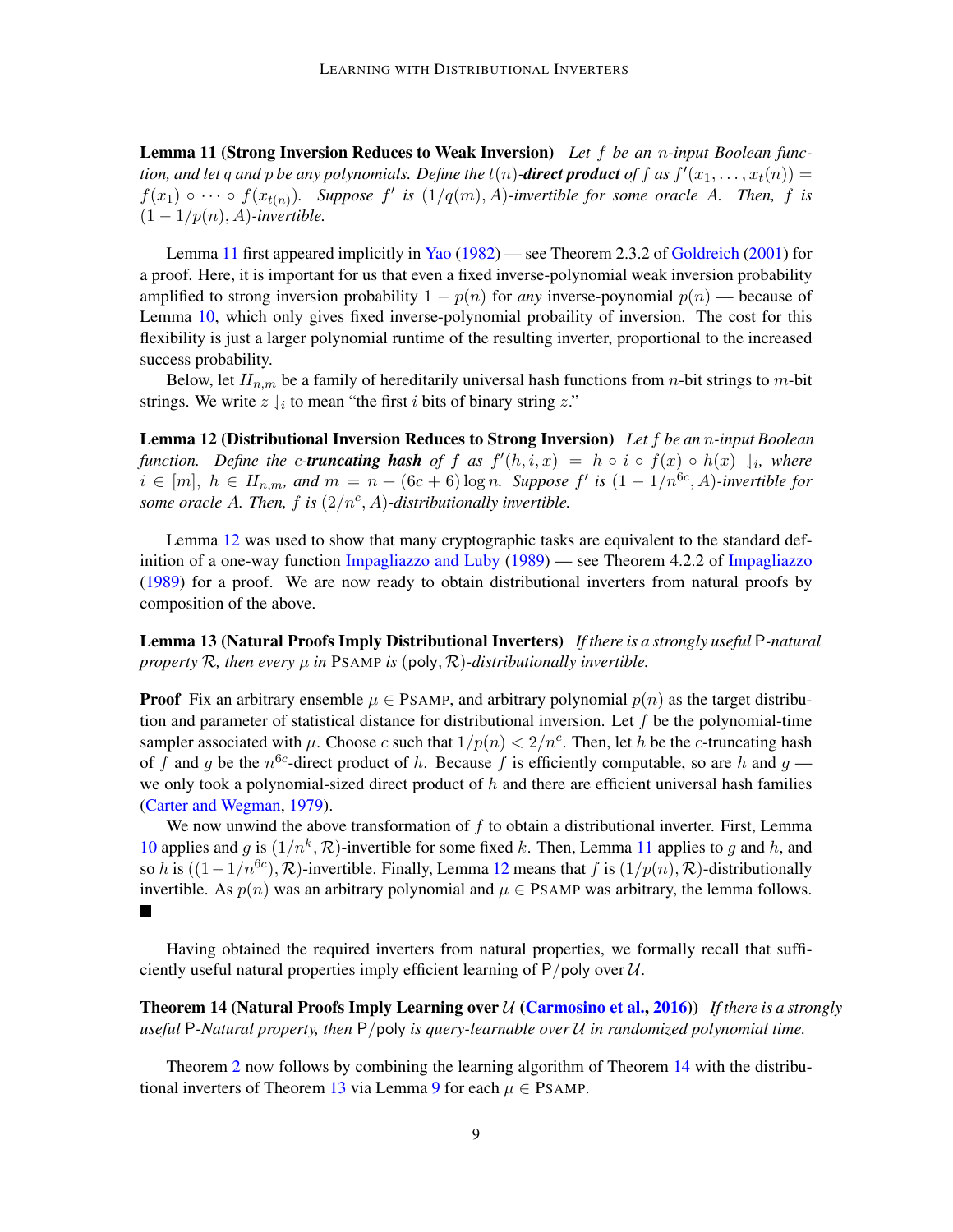# 5.  $\mathsf{AC}^0[p]$  is Query-Learnable Over Bounded Product Distributions

We already know that AC<sup>0</sup>[p] is query-learnable over U in randomized quasipolynomial time. So, to learn over product distributions via Lemma [9,](#page-6-0) we just need to construct samplers for product distributions that are both expressible in  $AC^0[p]$  and (poly,  $\emptyset$ )-distributionally invertible. We describe these sampler/inverter pairs here and prove their correctness in Section [5.1](#page-10-0) below. As we need the explicit description of the distribution (that is, the list of biases  $p_i$ ), we require all our distributions to be concise.

We begin by explicitly sampling and inverting a single bit with bias  $p \in (0, 1)$ , where p is given with precision  $k$  in binary. More precisely, we interpret a  $k$ -bit binary string encoding  $p$  as the numerator of a fraction with denominator  $2^k$ , or, equivalently, as a dyadic k-bit number with exact *k*-bit expansion  $\mathit{bin}(p) = b_1 \dots b_k$ , so that  $p = \sum_{i=1}^k b_i \times 2^{-i}$ 

With the dyadic representation, to sample a single bit with probability  $p$  it is enough to sample a k-bit string r uniformly at random. This r is also interpreted as a dyadic number, and the sampler returns 1 iff  $r < p$  and 0 otherwise. Let  $Samp(p)$  be the procedure that performs this operation; if we need to specify randomness r explicitly, we will use the notation  $Samp(p; r)$ . To sample from a product distribution, sample each bit with its respective bias, using fresh randomness for each sample; let ProdSamp $(p_1, \ldots, p_n)$  be the respective sampler. Note that both the Samp and ProdSamp are computable by  $AC^0$  circuits with auxiliary inputs for random bits (sampling of individual bits by ProdSamp can be done in parallel, since they are sampled independently).

Now, we construct a distributional inverter for  $Samp(p)$ . Let  $\mathcal{U}_k$  be the uniform distribution over k-bit binary strings used as randomness in  $Samp(p)$ . If we look at  $bin(p)$  as a binary number, strings in  $[0, bin(p) - 1]$  are preimages of 1, and strings in  $[bin(p), 2<sup>k</sup> - 1]$  are preimages of 0, so the inverter just needs to return a uniformly random k-bit binary number from the corresponding interval. As the construction uses rejection sampling, we also include a failure probability  $\gamma$ , which can be amplified to be arbitrarily small (such as  $\gamma = 1/2^{2n}$ ). This inverter BitInv $(p, b, \gamma)$  will return a uniformly random preimage of a bit b sampled from  $D_p$  by Samp(p), or fail (return  $\perp$ ) with probability at most  $\gamma$ .

The bit inverter works as follows. To sample a preimage of 1, choose  $C \leq k$  such that  $2^{C-1} \leq$  $p < 2^C$  and sample a uniformly random C-bit string y, then expand this string to k bits by adding  $k - C$  leading 0s, if necessary; let r be the resulting k-bit string. Now r can be interpreted as a k-bit dyadic number in the range  $[0 \dots \frac{2^{C}-1}{2^{k}}]$  $\frac{2^{j}-1}{2^{k}}$ . As  $p \ge 2^{C-1}$ , with probability  $\ge 1/2$  it will be  $r < p$ . In that case, return r. Otherwise, sample another C-bit string y'. Repeat this process until either  $r < p$ is obtained, or the number of rounds (attempts to sample) exceeds  $\lceil \log 1/\gamma \rceil$ . Since in each round r is sampled independently, and each round succeeds and returns a string with probability  $\geq 1/2$ , after  $\lceil \log 1/\gamma \rceil$  rounds the failure probability will be  $1/2^{\lceil \log 1/\gamma \rceil} \leq \gamma$ . Finally, to sample a preimage of 0, sample  $r < 1 - p$  using the same procedure as sampling  $r < p$  above, then return  $p + r$ . As the failure probability in each round is always  $\leq 1/2$  irrespective of  $b, p, k, \gamma$ , the same  $\lceil \log 1/\gamma \rceil$ number of rounds suffices to make the probability of failure  $\leq \gamma$  for sampling the preimage of either bit.

Note that this procedure does not have to be sequential: for a fixed  $\gamma$  and k, the bit inverter can be implemented as an AC<sup>0</sup> circuit with inputs b, p, together with  $k \cdot \lceil \log 1/\gamma \rceil$  bits of randomness as auxiliary inputs, since essentially all it does is comparing  $k$ -bit numbers. The circuit will have  $k + 1$  outputs, where one bit denotes success/failure and the rest are the bits of the first  $r_i < p$ .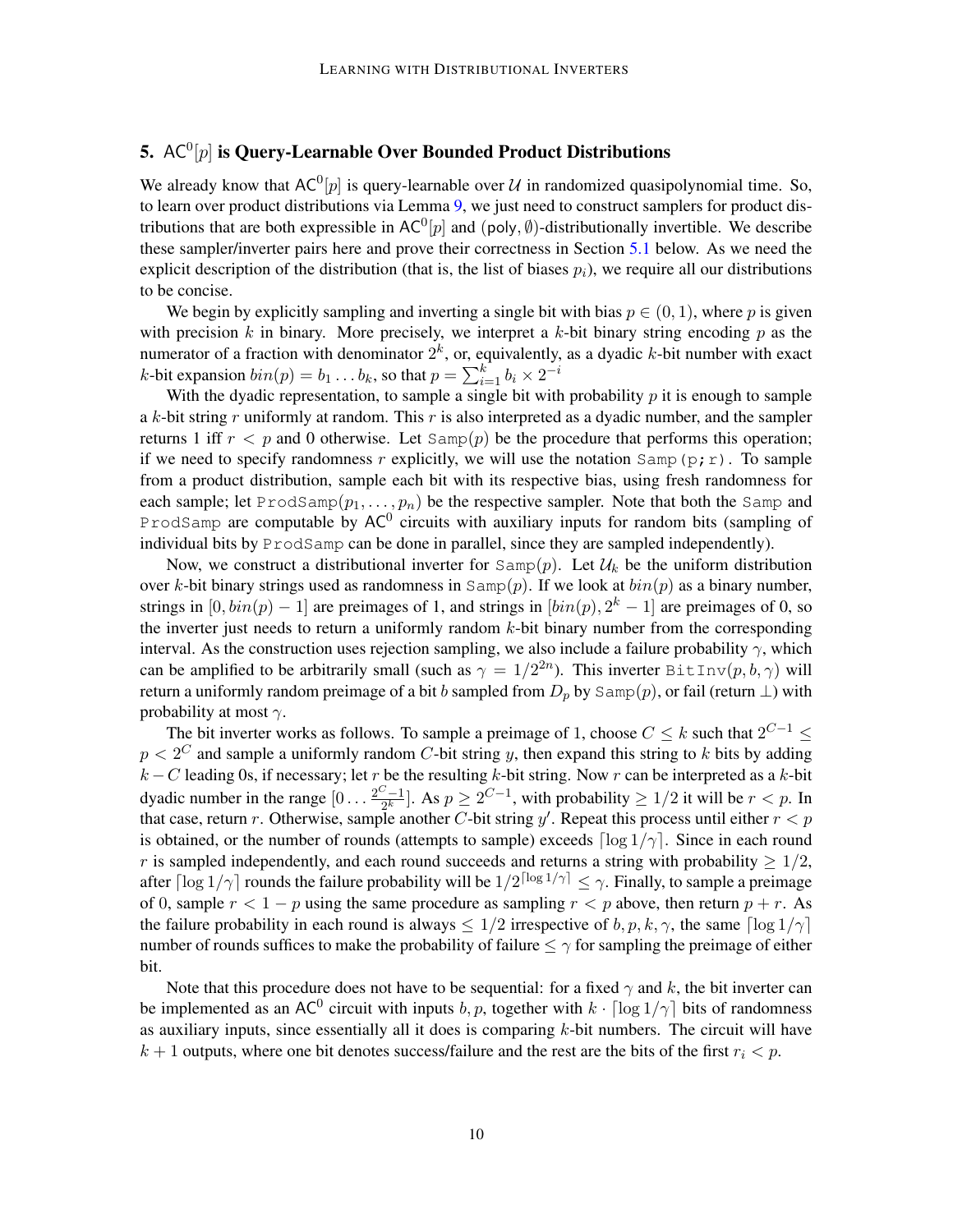### <span id="page-10-0"></span>5.1. Analysis of Inversion for Bounded Product Distributions

<span id="page-10-1"></span>Lemma 15 BitInv *samples uniformly from the preimage of* Samp*. That is, for any* p*,*

$$
\forall b \in \{0, 1\} \forall r, r' \in \text{Samp}^{-1}(b) \text{ Pr}[\text{BitInv}(b, p, \gamma) = r] = \text{Pr}[\text{BitInv}(b, p, \gamma) = r']
$$

**Proof** Without loss of generality, suppose that  $b = 1$ . Then  $r, r' < p$ , and thus since  $\frac{bin(p)}{2} < 2^C$ they can be written as  $r = 0^{k-C}y$  and  $r' = 0^{k-C}y'$ . Moreover, r and r' are uniquely determined by y and y'. By construction, the probability that  $B$ itInv chooses a specific C-bit binary string is  $1/2^C$ . Thus,  $\Pr[\text{BitInv}(b,p,\gamma)=r]=\Pr[\text{BitInv}(b,p,\gamma)=r']=1/2^C$  (note that  $\Pr[\texttt{BitInv}(b, p, \gamma) = \bot] = \sum_{z \in \{0^{k-C}z_1...z_C | z \geq p\}} 1/2^C = (2^C - bin(p))/2^C$ 

Finally, let  $D = D_{p_1} \times D_{p_2} \times \cdots \times D_{p_n}$ , where  $D_p$  is the distribution sampled by  $\text{Samp}(p)$ . For each  $p_i$ , let  $k_i$  be its precision (that is, number of bits in its dyadic representation). A preimage of  $x = x_1 \dots x_n$  sampled from  $D$  is a list of n strings  $r_1, \dots, r_n$ , where each  $r_i$  is uniformly distributed among preimages of  $x_i$  (that is,  $k_i$ -bit strings that when used as randomness in  $\text{Samp}(p_i)$  result in output  $x_i$ ). The distributional inverter for D, ProdInv $(x, p_1 \ldots p_n, \gamma)$ , obtains each  $r_i$  by calling BitInv $(x_i, p_i, \gamma)$ ; if at least one call to <code>BitInv</code> fails, then <code>ProdInv</code> fails as well.

**Lemma 16** ProdInv samples uniformly from preimage of ProdSamp. That is, for  $x \in \{0,1\}^n$ :

$$
\Pr[Product(n, ..., r_n)] = \Pr[Product(n, ..., r'_n)]
$$
  

$$
\forall (r_1, ..., r_n), (r'_1, ..., r'_n) \in \text{Prodsamp}^{-1}(x)
$$

**Proof** Let  $(r_1, \ldots, r_n)$ ,  $(r'_1, \ldots, r'_n) \in \text{ProdSamp}^{-1}(x)$ . As a preimage of each  $x_i$  is sampled using independent fresh random bits, for every  $i \neq j$ ,  $z_i \in \text{Samp}^{-1}(x_i)$ ,  $z_j \in \text{Samp}^{-1}(x_j)$  $\Pr[\texttt{BitInv}(x_i) = z_i \land \texttt{BitInv}(x_j) = z_j] = \Pr[\texttt{BitInv}(x_i) = z_i] \cdot \Pr[\texttt{BitInv}(x_j) = z_j]$ .

For each i, the distribution over preimages  $r_i$  of  $x_i$  sampled by BitInv is uniform by Lemma [15.](#page-10-1) Now, a direct product of uniform distributions is equivalent to a uniform distribution over respective direct products, completing the proof.

**Lemma 17** *The failure probability of ProdInv* $(x, p_1 \dots p_n, \gamma)$  *is at most*  $\gamma n$ *, for*  $\gamma < 1/n$ *.* 

**Proof** As all calls to  $BitInv$  have to be successful for  $ProdInv$  not to fail, the probability of success of ProdInv is  $(1 - \gamma)^n$ . Using Taylor series approximation and the  $\gamma < 1/n$  assumption,  $(1 - \gamma)^n \geq 1 - \gamma n$ . Thus, the probability of failure of ProdInv is at most  $1 - (1 - \gamma)^n \leq$  $1-(1-\gamma n)=\gamma n$ .  $\blacksquare$ 

With this, we obtain a distributional sampler and inverter for product distributions computable by a family of AC<sup>0</sup> (provided all biases p are representable using constant precision). Setting  $\gamma =$  $2^{-n}$ , ProdInv succeeds with probability exponentially close to 1, and uses  $n^2 \cdot \max_i k_i = O(n^2)$ random bits to sample each  $x \in \mathcal{D}$ . Thus, we can combine it with the [Carmosino et al.](#page-13-4) [\(2017\)](#page-13-4) learning algorithm for AC<sup>0</sup>[p] over the uniform distribution to learn AC<sup>0</sup>[p] over product distributions.

<span id="page-10-2"></span>Lemma 18 (Distributional Inverters for concise product distributions) *Concise product distributions have distributional inverters. Moreover, these inverters are computable in* AC<sup>0</sup> *with auxiliary random bits.*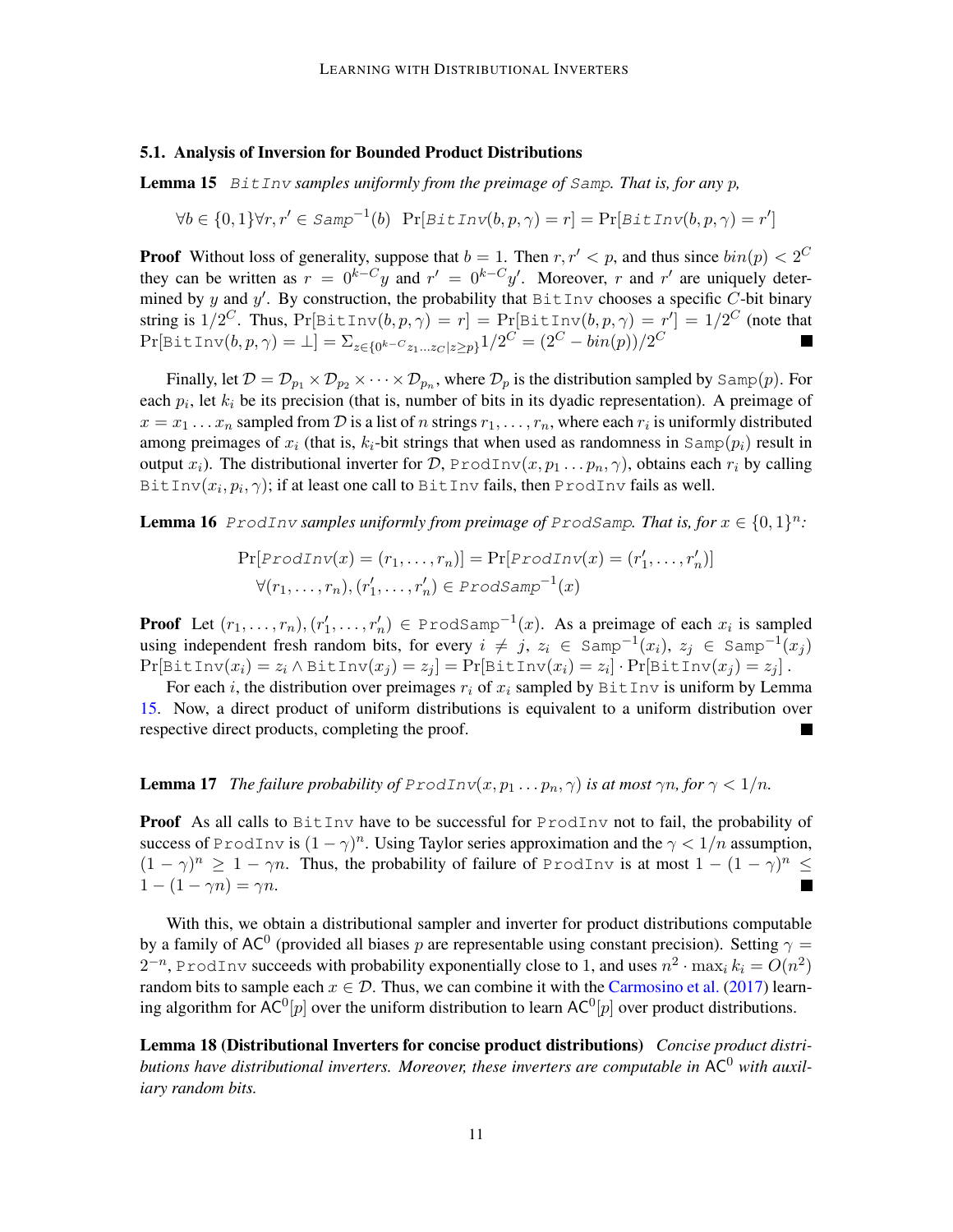# 5.2. Learning  $\mathsf{AC}^0[p]$  with distributional inverters

For any prime p, the class AC<sup>0</sup>[p] is closed under composition with AC<sup>0</sup> functions. Since the paired inverter is distributional, this satisfies the requirements for applying our reduction from samplable learning to uniform learning. We now formally recall that  $AC^0[p]$  is indeed learnable over the uniform distribution.

<span id="page-11-1"></span>**Theorem 19 ([\(Carmosino et al.,](#page-13-1) [2016\)](#page-13-1))** For every prime p, the class AC<sup>0</sup>[p] is query-learnable *over* U *in randomized quasi-polynomial time.*

Theorem [1](#page-1-1) now follows by combining the learning algorithm of Theorem [19](#page-11-1) with the distribu-tional inverters of Lemma [18](#page-10-2) via Lemma [9](#page-6-0) for each  $\mu$  a concise product distribution.

# <span id="page-11-0"></span>5.3. Technical Comparison to learning AC $^0$  over product distributions

In [Furst et al.](#page-14-0) [\(1991\)](#page-14-0), efficient inversion is also used to extend "Learning  $AC^0$  Over the Uniform Distribution" to "Learning  $AC^0$  Over Product Distributions". The definition of "inversion" used here strengthens that of [Furst et al.](#page-14-0) [\(1991\)](#page-14-0), and so gives more general results from essentially the same construction. Both definitions bound the total variation (TV) distance between natural distributions that arise from inversion problems, but the families of distributions considered are different.

[Furst et al.](#page-14-0) [\(1991\)](#page-14-0) define successful "randomized inversion" as a circuit  $C$  that, given a sample from sampler S and random bits, produces correct nearly uniform output. More precisely, they consider the following distribution  $S_{inv}$ :

- 1. Sample uniformly random  $z$  (Sampler coins)
- 2. Sample uniformly random  $r$  (Inverter coins)
- 3. Output  $C(S(z), r)$

Randomized inversion requires the TV distance between  $S_{inv}$  and the uniform distribution (over coins for  $S$ ) to be small. Separate from this distributional constraint, randomized inversion requires the inverses to be correct:  $S(C(S(z), r)) = S(z)$  for all z. But, notice that the distribution  $S_{inv}$  is only over pre-images of the sampler S. We instead use two distributions involving random images of the sampler, *InverterCondition* and *SamplerCondition*, and then bound the statistical (TV) distance between them. Below, denote by  $I$  a distributional inverter algorithm.

### *SamplerCondition*, part (*i*) of Definition [6:](#page-4-1)

- 1. Sample z from the uniform distribution (Sampler coins)
- 2. Output the pair:  $[z, S(z)]$

*InverterCondition*, part (*ii*) of Definition [6:](#page-4-1)

- 1. Sample  $z$  from the uniform distribution (Sampler coins)
- 2. Sample uniformly random  $r$  (Inverter coins)
- 3. Output the pair:  $[I(S(z), r), S(z)]$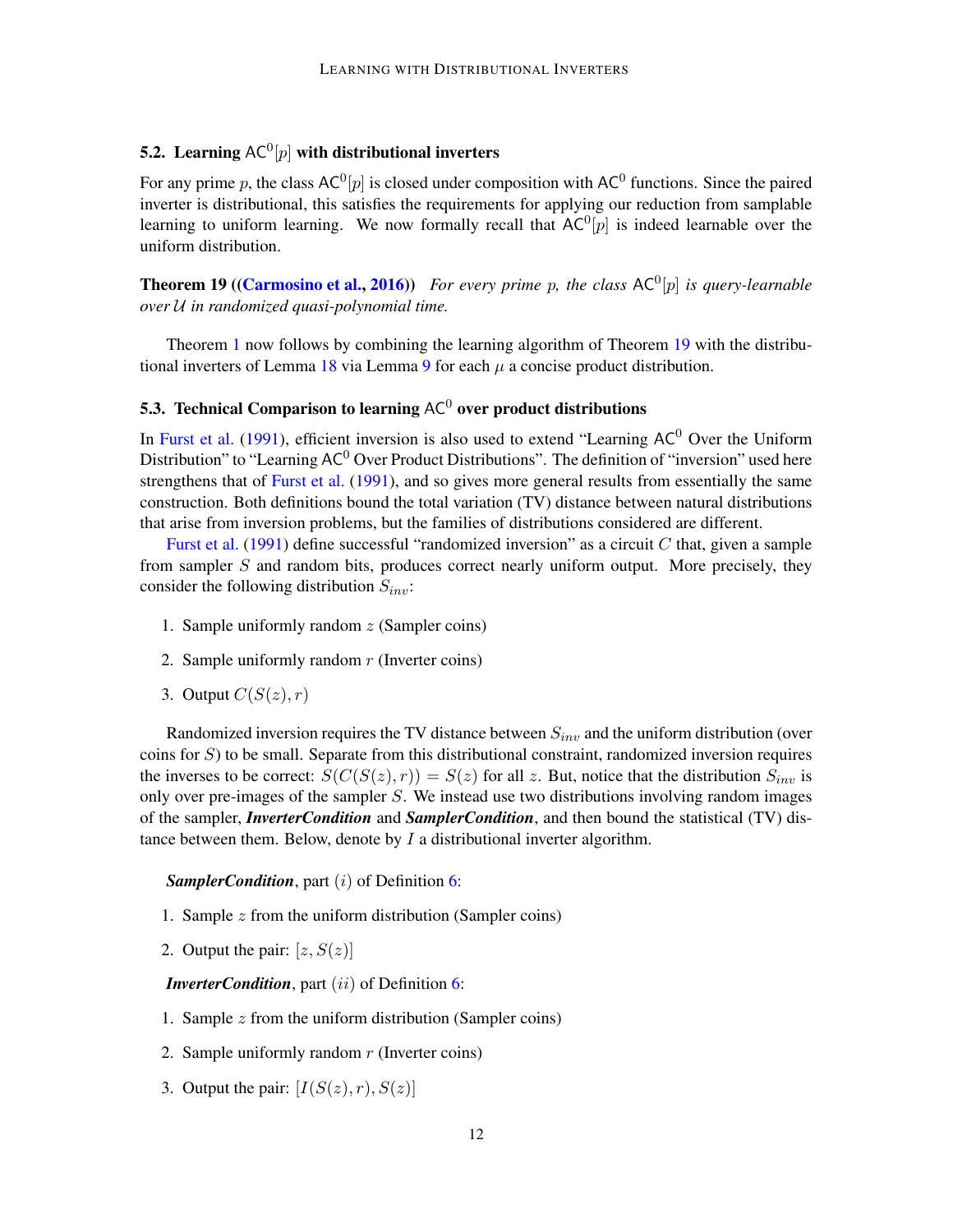Definition [6](#page-4-1) ("distributional inversion") requires TV distance between *SamplerCondition* and *InverterCondition* to be small. Crucially, these distributions are joint over pre-images and images of the sampler S. *SamplerCondition* generates "honest" [pre-image, image] pairs, and *InverterCondition* generates fake [pseudo-pre-image, image] pairs. This combines "the inverter should generate a nice distribution over pre-images" and "the inverter should generate correct pre-images" into a single bound on TV distance between two natural distributions.

#### 5.3.1. DIFFERENCE IN USAGE

Distributional inversion is stronger than randomized inversion because it allows us to replace [Spre-image, S-image] pairs with efficiently generated [pseudo-S-pre-image, S-image] pairs. Randomized inversion replaces S-pre-image singletons, and then reasons ad-hoc via correctness.

Indeed, the proof of Lemma [9](#page-6-0) required this additional flexibility. The analysis of [Furst et al.](#page-14-0) [\(1991\)](#page-14-0) exploits that the examples required by the learning algorithm of [Linial et al.](#page-14-6) [\(1989\)](#page-14-6) are uniform random strings. Query learners could request distributions of examples that are very far from uniform; distributional inversion allows our reduction to handle this by carefully substituting fake [S-pre-image, image] pairs into the correctness guarantee of the underlying algorithm.

Furthermore, when [Furst et al.](#page-14-0) [\(1991\)](#page-14-0) extend their inverter-learning approach to product distributions that are only approximately samplable, the argument uses specific features of [Linial et al.](#page-14-6) [\(1989\)](#page-14-6). A proof of the same result using our Lemma [9](#page-6-0) does not rely on any facts about the base learning algorithm other than its output of an accurate hypothesis over the uniform distribution.

#### 5.3.2. ADDITIONAL PERSPECTIVE FROM DISTRIBUTIONAL INVERSION

Using distributional inversion for analysis clarifies the results of [Furst et al.](#page-14-0) [\(1991\)](#page-14-0) and makes some progress on one of their open questions. They ask: "is AC<sup>0</sup> is learnable over AC<sup>0</sup>-SAMP?" The class of AC<sup>0</sup>-SAMP distributions is: uniformly random input bits are transformed into output samples by an  $AC<sup>0</sup>$  circuit. A conditional answer is immediate by combining our Lemma [9](#page-6-0) with [Linial et al.](#page-14-6) [\(1989\)](#page-14-6): if there are no distributional one-way functions in  $AC^0$ , then  $AC^0$  is learnable over  $AC^0$ -SAMP in quasi-polynomial time from random examples.

They also remark: "While it is not at all clear how a technique like uniform construction *(their term for randomized inversion)* could be used on an arbitrary distribution..." (Section 7). Our Lemma [9](#page-6-0) substantially clarifies when randomized inversion aids learning. Conceptually, we show that if cryptography in the form of (distributional) one-way functions is impossible in concept class Λ, then randomized inversion can be used over Λ-SAMP distributions to extend learning algorithms that succeed over the uniform distribution. Our Theorems 1 and 2 are thus proofs-of-concept in unconditional and conditional settings.

## 6. Conclusions & Future Directions

A key difference between the learning algorithms we obtain from natural properties and the general PAC setting is the quantifier ordering. Our learning algorithms depend on the distribution; PAC learning requires that a single algorithm work for all possible distributions. If a *universal* distributional inverter can be constructed from a natural property, then this would further close the gap between the PAC setting and the learning problems that reduce to natural properties. This is a natural direction for future investigations, especially given recent progress in constructing one-way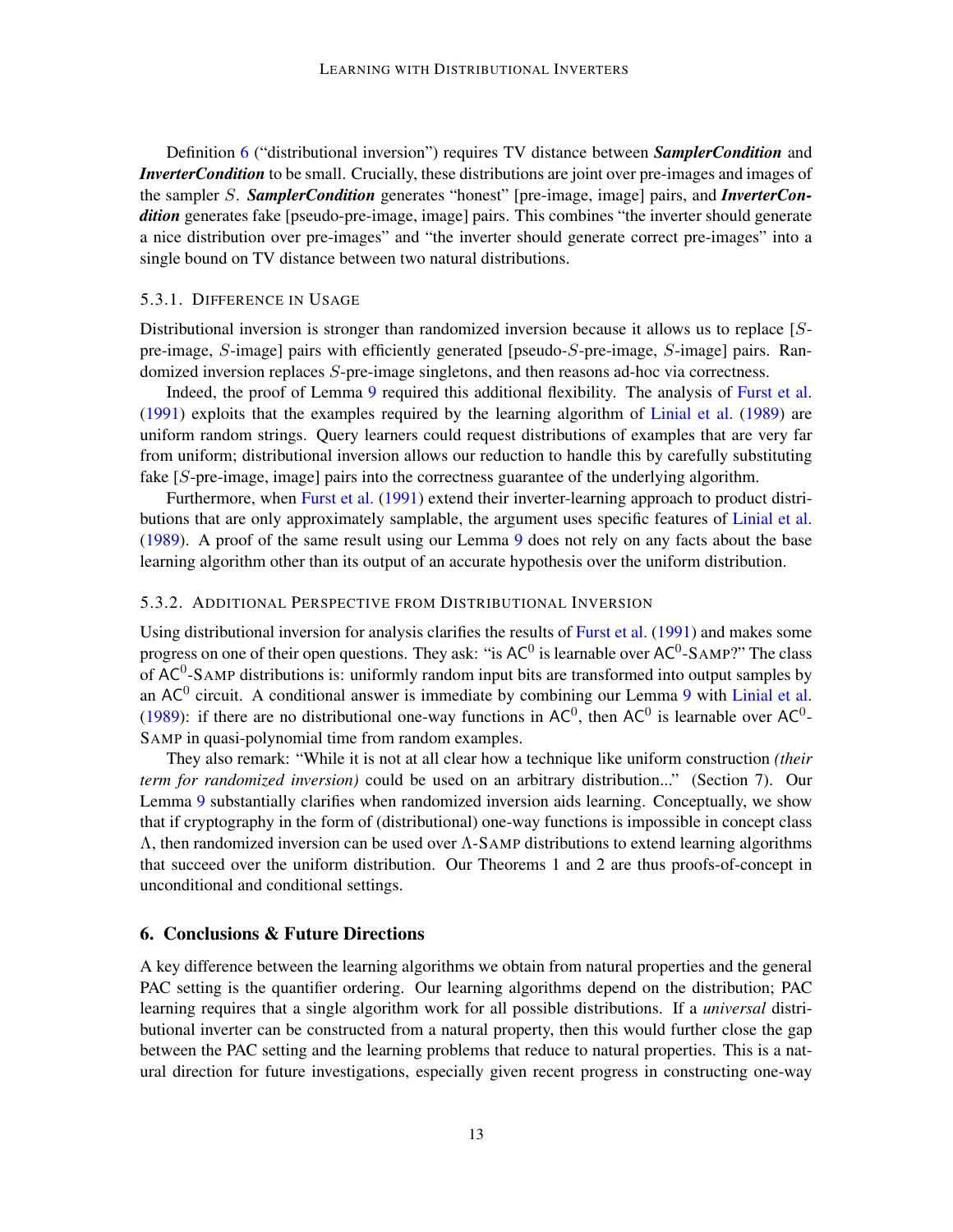functions from hardness assumptions about compression problems related to the Minimum Circuit Size Problem [\(Liu and Pass,](#page-15-9) [2021\)](#page-15-9).

We have expanded the scope of the "indirect" method for reducing from learnability over a samplable distribution to over uniform. Product distributions are just the most natural and well-studied example of a target distribution for which the technique works unconditionally. What other interesting ensembles of probability distributions have efficient samplers and distributional inverters?

# Acknowledgments

We would like to thank Russell Impagliazzo for suggesting a connection between distributional inversion and PAC learning. We would also like to thank Shuichi Hirahara, Valentine Kabanets, and Mark Bun for many helpful conversations.

## References

- <span id="page-13-3"></span>Eric Allender and Bireswar Das. Zero knowledge and circuit minimization. *Inf. Comput.*, 256:2–8, 2017. doi: 10.1016/j.ic.2017.04.004. URL [https://doi.org/10.1016/j.ic.2017.](https://doi.org/10.1016/j.ic.2017.04.004) [04.004](https://doi.org/10.1016/j.ic.2017.04.004).
- <span id="page-13-2"></span>Eric Allender, Harry Buhrman, Michal Koucky, Dieter van Melkebeek, and Detlef Ronneburger. ´ Power from random strings. *SIAM J. Comput.*, 35(6):1467–1493, 2006. doi: 10.1137/050628994. URL <https://doi.org/10.1137/050628994>.
- <span id="page-13-0"></span>Anselm Blumer, Andrzej Ehrenfeucht, David Haussler, and Manfred K. Warmuth. Learnability and the vapnik-chervonenkis dimension. *J. ACM*, 36(4):929–965, 1989. doi: 10.1145/76359.76371. URL <https://doi.org/10.1145/76359.76371>.
- <span id="page-13-1"></span>Marco L. Carmosino, Russell Impagliazzo, Valentine Kabanets, and Antonina Kolokolova. Learning algorithms from natural proofs. In Ran Raz, editor, *31st Conference on Computational Complexity, CCC 2016, May 29 to June 1, 2016, Tokyo, Japan*, volume 50 of *LIPIcs*, pages 10:1– 10:24. Schloss Dagstuhl - Leibniz-Zentrum für Informatik, 2016. doi: 10.4230/LIPIcs.CCC. 2016.10. URL <https://doi.org/10.4230/LIPIcs.CCC.2016.10>.
- <span id="page-13-4"></span>Marco L. Carmosino, Russell Impagliazzo, Valentine Kabanets, and Antonina Kolokolova. Agnostic Learning from Tolerant Natural Proofs. In Klaus Jansen, Jose D. P. Rolim, David ´ Williamson, and Santosh S. Vempala, editors, *Approximation, Randomization, and Combinatorial Optimization. Algorithms and Techniques (APPROX/RANDOM 2017)*, volume 81 of *Leibniz International Proceedings in Informatics (LIPIcs)*, pages 35:1–35:19, Dagstuhl, Germany, 2017. Schloss Dagstuhl–Leibniz-Zentrum fuer Informatik. ISBN 978-3-95977-044-6. doi: 10.4230/LIPIcs.APPROX-RANDOM.2017.35. URL [http://drops.dagstuhl.de/](http://drops.dagstuhl.de/opus/volltexte/2017/7584) [opus/volltexte/2017/7584](http://drops.dagstuhl.de/opus/volltexte/2017/7584).
- <span id="page-13-5"></span>Larry Carter and Mark N. Wegman. Universal classes of hash functions. *J. Comput. Syst. Sci.*, 18(2):143–154, 1979. doi: 10.1016/0022-0000(79)90044-8. URL [https://doi.org/10.](https://doi.org/10.1016/0022-0000(79)90044-8) [1016/0022-0000\(79\)90044-8](https://doi.org/10.1016/0022-0000(79)90044-8).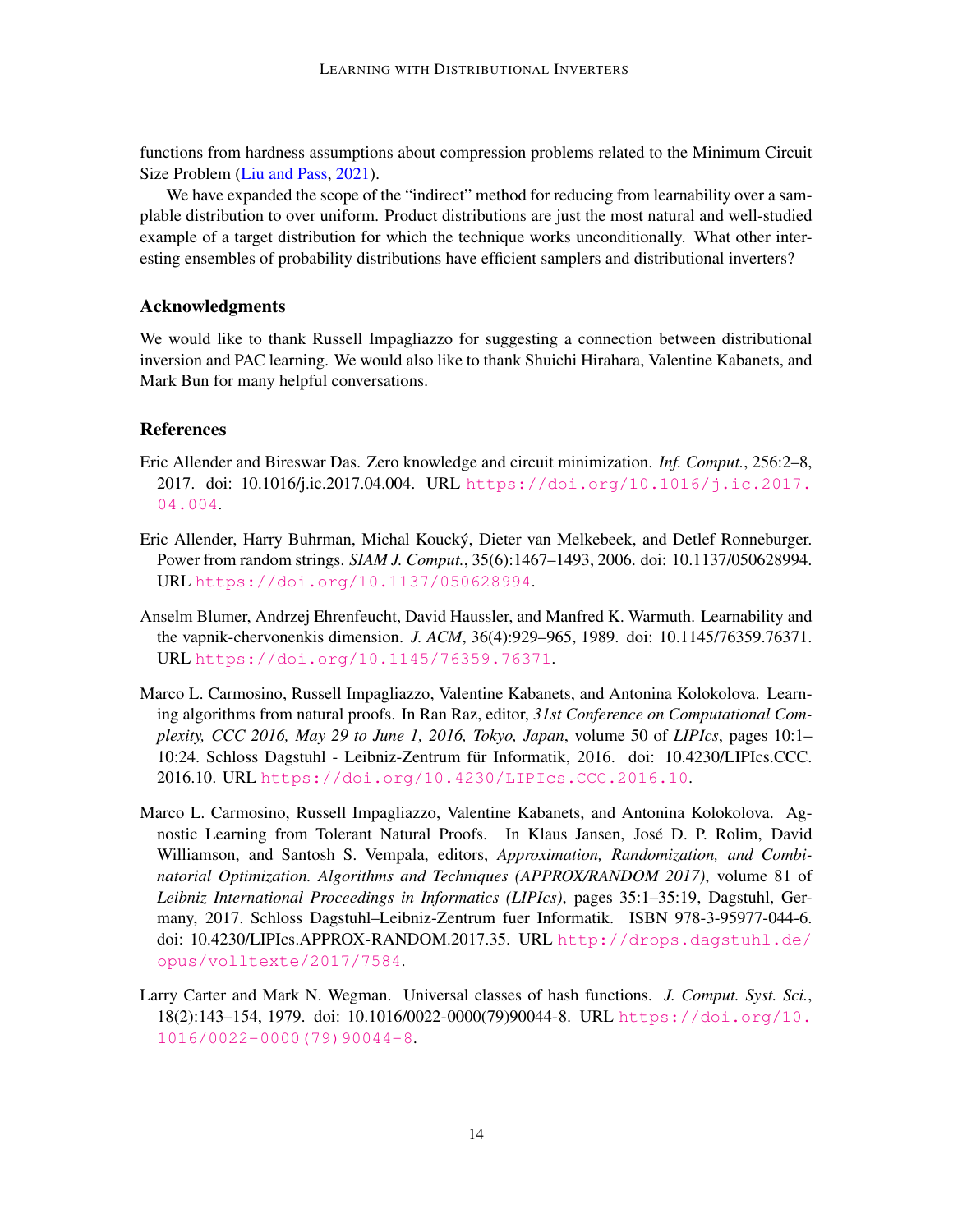- <span id="page-14-7"></span>Merrick L. Furst, James B. Saxe, and Michael Sipser. Parity, circuits, and the polynomial-time hierarchy. *Math. Syst. Theory*, 17(1):13–27, 1984. doi: 10.1007/BF01744431. URL [https:](https://doi.org/10.1007/BF01744431) [//doi.org/10.1007/BF01744431](https://doi.org/10.1007/BF01744431).
- <span id="page-14-0"></span>Merrick L. Furst, Jeffrey C. Jackson, and Sean W. Smith. Improved learning of  $ac^0$  functions. In Manfred K. Warmuth and Leslie G. Valiant, editors, *Proceedings of the Fourth Annual Workshop on Computational Learning Theory, COLT 1991, Santa Cruz, California, USA, August 5-7, 1991*, pages 317–325. Morgan Kaufmann, 1991. URL [http://dl.acm.org/citation.cfm?](http://dl.acm.org/citation.cfm?id=114866) [id=114866](http://dl.acm.org/citation.cfm?id=114866).
- <span id="page-14-8"></span>Oded Goldreich. *The Foundations of Cryptography - Volume 1, Basic Techniques*. Cambridge University Press, Cambridge, 2001.
- <span id="page-14-3"></span>Rahul Ilango, Bruno Loff, and Igor Carboni Oliveira. Np-hardness of circuit minimization for multioutput functions. In Shubhangi Saraf, editor, *35th Computational Complexity Conference, CCC 2020, July 28-31, 2020, Saarbrucken, Germany (Virtual Conference) ¨* , volume 169 of *LIPIcs*, pages 22:1–22:36. Schloss Dagstuhl - Leibniz-Zentrum fur Informatik, 2020. doi: 10.4230/ ¨ LIPIcs.CCC.2020.22. URL <https://doi.org/10.4230/LIPIcs.CCC.2020.22>.
- <span id="page-14-9"></span>Russell Impagliazzo. *Pseudo-random generators for cryptography and for randomized algorithms*. PhD thesis, University of California, Berkeley, 1989.
- <span id="page-14-5"></span>Russell Impagliazzo and Leonid A. Levin. No better ways to generate hard NP instances than picking uniformly at random. In *31st Annual Symposium on Foundations of Computer Science, St. Louis, Missouri, USA, October 22-24, 1990, Volume II*, pages 812–821. IEEE Computer Society, 1990. doi: 10.1109/FSCS.1990.89604. URL [https://doi.org/10.1109/FSCS.1990.](https://doi.org/10.1109/FSCS.1990.89604) [89604](https://doi.org/10.1109/FSCS.1990.89604).
- <span id="page-14-1"></span>Russell Impagliazzo and Michael Luby. One-way functions are essential for complexity based cryptography (extended abstract). In *30th Annual Symposium on Foundations of Computer Science, Research Triangle Park, North Carolina, USA, 30 October - 1 November 1989*, pages 230–235. IEEE Computer Society, 1989. doi: 10.1109/SFCS.1989.63483. URL [https:](https://doi.org/10.1109/SFCS.1989.63483) [//doi.org/10.1109/SFCS.1989.63483](https://doi.org/10.1109/SFCS.1989.63483).
- <span id="page-14-2"></span>Russell Impagliazzo, Valentine Kabanets, and Ilya Volkovich. The power of natural properties as oracles. In Rocco A. Servedio, editor, *33rd Computational Complexity Conference, CCC 2018, June 22-24, 2018, San Diego, CA, USA*, volume 102 of *LIPIcs*, pages 7:1–7:20. Schloss Dagstuhl - Leibniz-Zentrum für Informatik, 2018. doi: 10.4230/LIPIcs.CCC.2018.7. URL [https://](https://doi.org/10.4230/LIPIcs.CCC.2018.7) [doi.org/10.4230/LIPIcs.CCC.2018.7](https://doi.org/10.4230/LIPIcs.CCC.2018.7).
- <span id="page-14-4"></span>Michael J. Kearns, Yishay Mansour, Dana Ron, Ronitt Rubinfeld, Robert E. Schapire, and Linda Sellie. On the learnability of discrete distributions. In Frank Thomson Leighton and Michael T. Goodrich, editors, *Proceedings of the Twenty-Sixth Annual ACM Symposium on Theory of Computing, 23-25 May 1994, Montreal, Qu ´ ebec, Canada ´* , pages 273–282. ACM, 1994. doi: 10.1145/195058.195155. URL <https://doi.org/10.1145/195058.195155>.
- <span id="page-14-6"></span>Nathan Linial, Yishay Mansour, and Noam Nisan. Constant depth circuits, fourier transform, and learnability. In *30th Annual Symposium on Foundations of Computer Science, Research Triangle*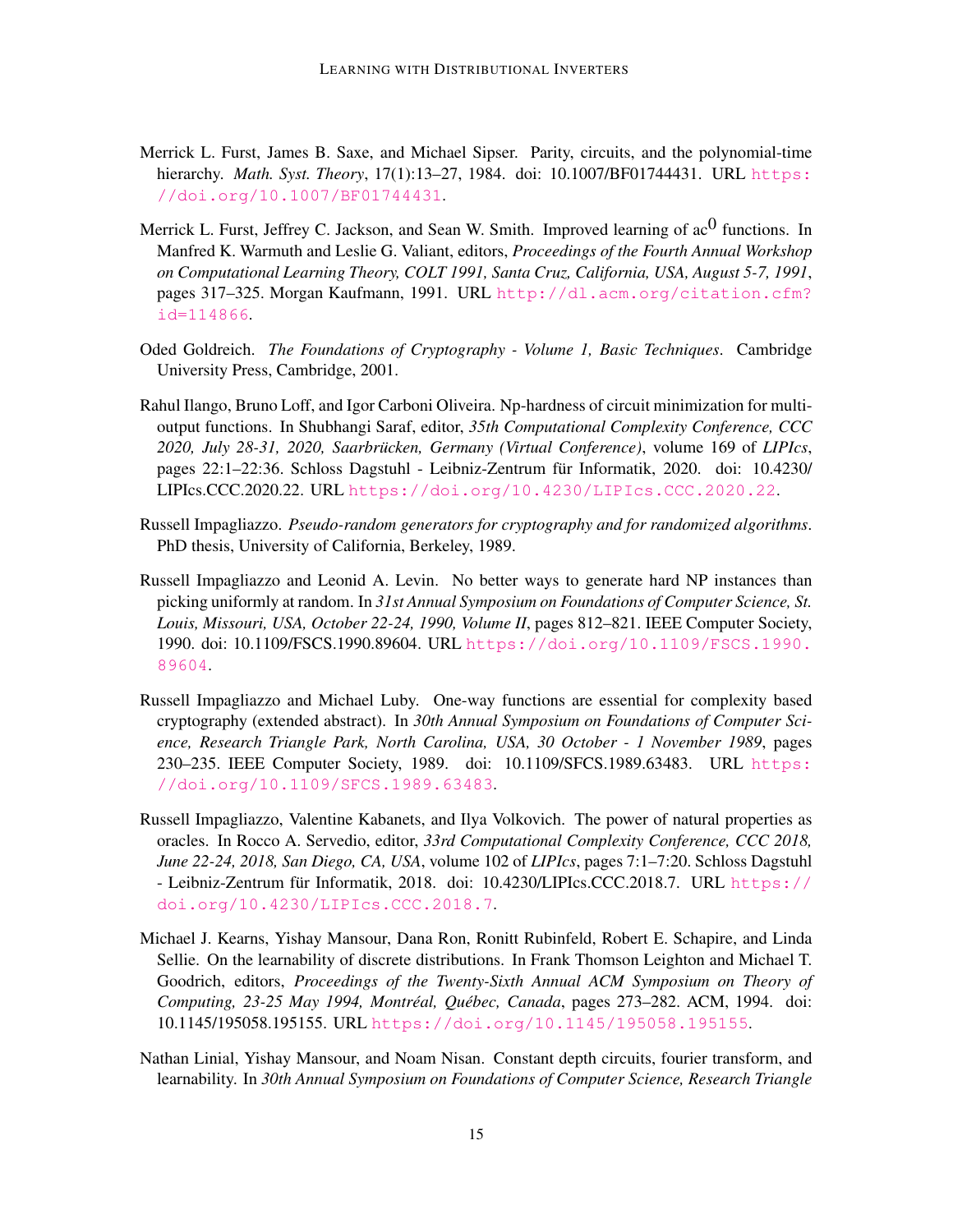*Park, North Carolina, USA, 30 October - 1 November 1989*, pages 574–579. IEEE Computer Society, 1989. doi: 10.1109/SFCS.1989.63537. URL [https://doi.org/10.1109/SFCS.](https://doi.org/10.1109/SFCS.1989.63537) [1989.63537](https://doi.org/10.1109/SFCS.1989.63537).

- <span id="page-15-1"></span>Nick Littlestone. Learning quickly when irrelevant attributes abound: A new linear-threshold algorithm. *Mach. Learn.*, 2(4):285–318, 1987. doi: 10.1007/BF00116827. URL [https:](https://doi.org/10.1007/BF00116827) [//doi.org/10.1007/BF00116827](https://doi.org/10.1007/BF00116827).
- <span id="page-15-9"></span>Yanyi Liu and Rafael Pass. Cryptography from sublinear-time average-case hardness of timebounded kolmogorov complexity. In Samir Khuller and Virginia Vassilevska Williams, editors, *STOC '21: 53rd Annual ACM SIGACT Symposium on Theory of Computing, Virtual Event, Italy, June 21-25, 2021*, pages 722–735. ACM, 2021. doi: 10.1145/3406325.3451121. URL <https://doi.org/10.1145/3406325.3451121>.
- <span id="page-15-2"></span>Shay Moran and Amir Yehudayoff. Sample compression schemes for VC classes. *J. ACM*, 63(3): 21:1–21:10, 2016. doi: 10.1145/2890490. URL <https://doi.org/10.1145/2890490>.
- <span id="page-15-7"></span>Cody D. Murray and R. Ryan Williams. On the (non) np-hardness of computing circuit complexity. *Theory Comput.*, 13(1):1–22, 2017. doi: 10.4086/toc.2017.v013a004. URL [https://doi.](https://doi.org/10.4086/toc.2017.v013a004) [org/10.4086/toc.2017.v013a004](https://doi.org/10.4086/toc.2017.v013a004).
- <span id="page-15-6"></span>Moni Naor and Omer Reingold. Number-theoretic constructions of efficient pseudo-random functions. *J. ACM*, 51(2):231–262, 2004. doi: 10.1145/972639.972643. URL [https://doi.](https://doi.org/10.1145/972639.972643) [org/10.1145/972639.972643](https://doi.org/10.1145/972639.972643).
- <span id="page-15-8"></span>Moni Naor and Guy N. Rothblum. Learning to impersonate. In *Proceedings of the 23rd International Conference on Machine Learning*, ICML '06, page 649–656, New York, NY, USA, 2006. Association for Computing Machinery. ISBN 1595933832. doi: 10.1145/1143844.1143926. URL <https://doi.org/10.1145/1143844.1143926>.
- <span id="page-15-3"></span>Igor Carboni Oliveira and Rahul Santhanam. Conspiracies between learning algorithms, circuit lower bounds, and pseudorandomness. In Ryan O'Donnell, editor, *32nd Computational Complexity Conference, CCC 2017, July 6-9, 2017, Riga, Latvia*, volume 79 of *LIPIcs*, pages 18:1–18:49. Schloss Dagstuhl - Leibniz-Zentrum für Informatik, 2017. doi: 10.4230/LIPIcs.CCC.2017.18. URL <https://doi.org/10.4230/LIPIcs.CCC.2017.18>.
- <span id="page-15-4"></span>A. A. Razborov. Lower bounds on the size of bounded depth circuits over a complete basis with logical addition. *Mathematical notes of the Academy of Sciences of the USSR*, 41(4):333–338, 1987. ISSN 1573-8876. doi: 10.1007/BF01137685. URL [http://dx.doi.org/10.1007/](http://dx.doi.org/10.1007/BF01137685) [BF01137685](http://dx.doi.org/10.1007/BF01137685).
- <span id="page-15-0"></span>Alexander A. Razborov and Steven Rudich. Natural proofs. *J. Comput. Syst. Sci.*, 55(1):24–35, 1997. doi: 10.1006/jcss.1997.1494. URL [https://doi.org/10.1006/jcss.1997.](https://doi.org/10.1006/jcss.1997.1494) [1494](https://doi.org/10.1006/jcss.1997.1494).
- <span id="page-15-5"></span>Roman Smolensky. Algebraic methods in the theory of lower bounds for boolean circuit complexity. In Alfred V. Aho, editor, *Proceedings of the 19th Annual ACM Symposium on Theory of Computing, 1987, New York, New York, USA*, pages 77–82. ACM, 1987. doi: 10.1145/28395.28404. URL <https://doi.org/10.1145/28395.28404>.